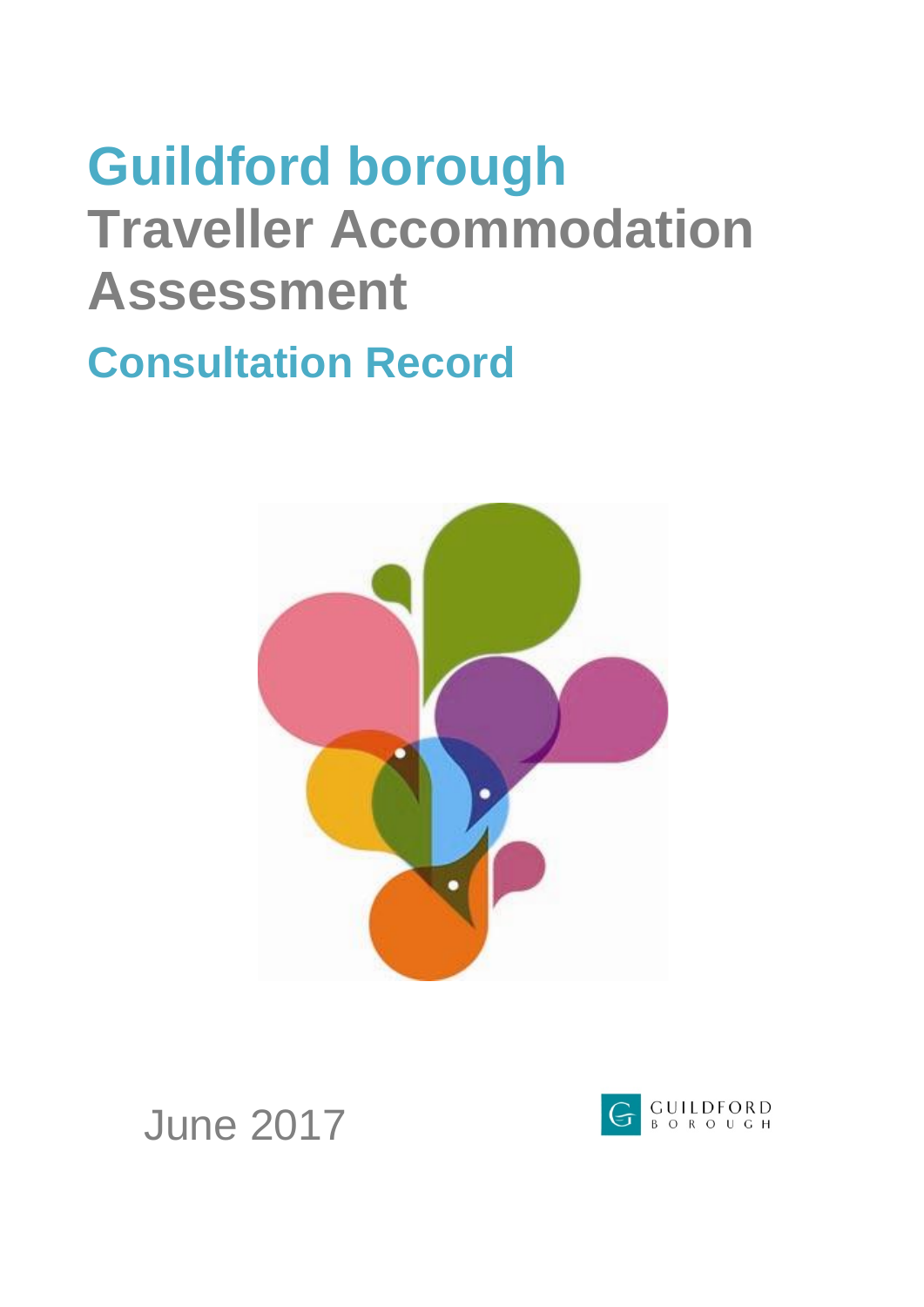## **Contents**

|                                                                                                | The purpose of this consultation statement                                          |
|------------------------------------------------------------------------------------------------|-------------------------------------------------------------------------------------|
| How were they consulted?<br>Key issues raised<br>How were they consulted?<br>Key issues raised | Who was consulted on the questionnaire?<br>Who was consulted on the methodology?    |
|                                                                                                |                                                                                     |
| Who was involved?<br>How were they involved?<br>Key issues raised<br>Talking to our neighbours | Involvement with the draft Traveller Accommodation Assessment8                      |
| <b>Appendix 1</b>                                                                              | Consultation letter on original Traveller Accommodation Assessment<br>questionnaire |
| <b>Appendix 2</b>                                                                              | Email on updated questionnaire 2017                                                 |
| <b>Appendix 3</b>                                                                              | Email sent to stakeholders on interviews                                            |
| <b>Appendix 4</b>                                                                              | Email on draft TAA sent to Surrey Authorities                                       |
| <b>Appendix 5</b>                                                                              | Email on draft TAA sent to stakeholders                                             |
| <b>Appendix 6</b>                                                                              | Publicity poster and postcards in Guildford Borough Council main reception          |
| <b>Appendix 7</b>                                                                              | Screenshot of Guildford Borough Council home webpage                                |
| <b>Appendix 8</b>                                                                              | Copy of traveller webpage from Guildford Borough Council website                    |
| <b>Appendix 9</b>                                                                              | Feedback to Traveller Accommodation Assessment questionnaire                        |
|                                                                                                | Appendix 10 Feedback on draft Traveller Accommodation Assessment                    |

**Disclaimer** We do not accept liability for any decisions made based on the information in the Traveller Accommodation Assessment for Guildford borough consultation record, as there may be errors and omissions beyond our control.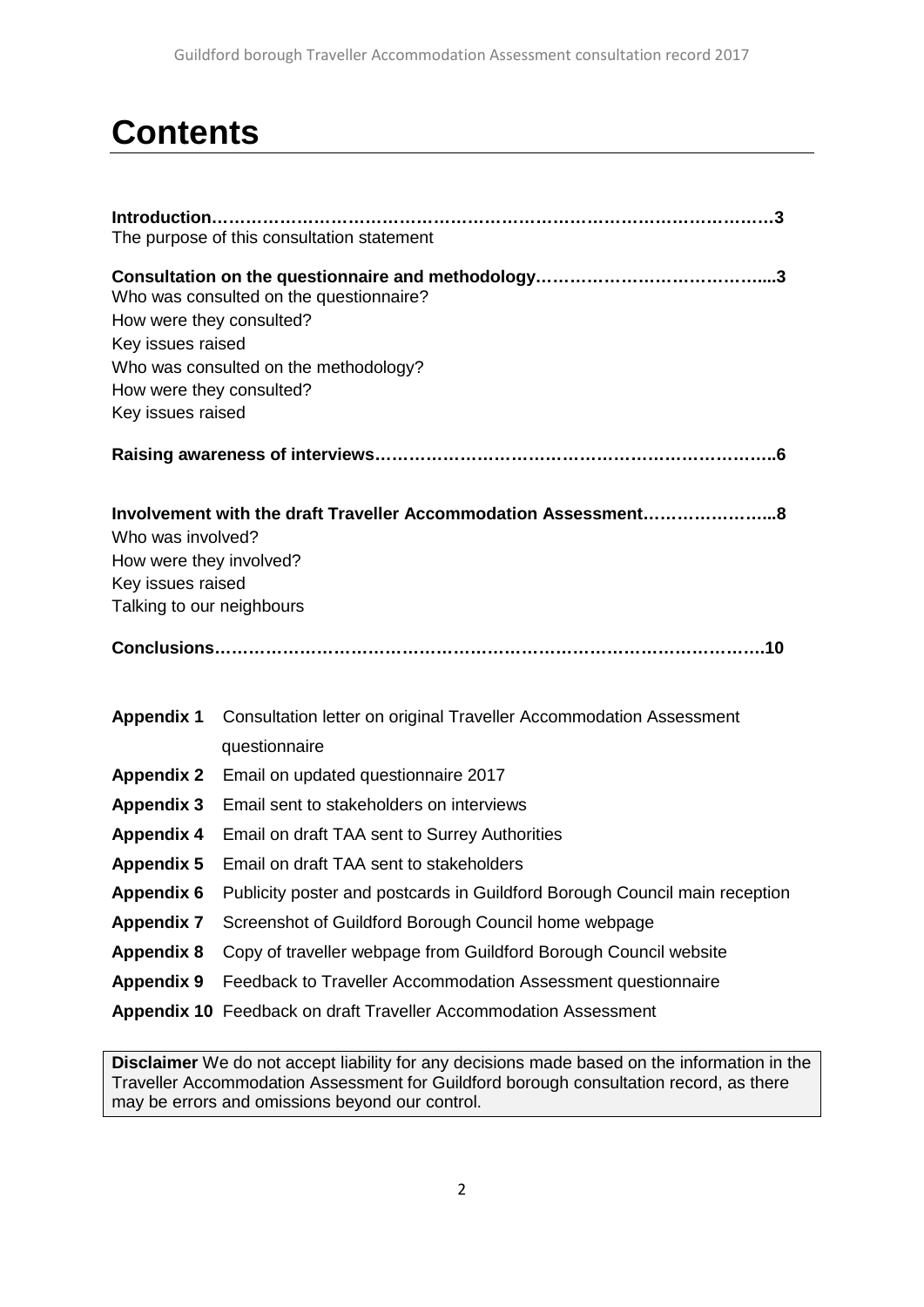## **Introduction**

#### **The purpose of this consultation record**

Planning Policy for Traveller Sites 2015 highlights that local planning authorities should pay particular attention to early and effective community engagement with both settled and traveller communities, to cooperate with travellers and their representative bodies and other local authorities. This record has been prepared to show the consultation undertaken during the drafting of the Traveller Accommodation Assessment for Guildford borough 2017.

Although formal consultation is not required when preparing a piece of evidence base, this document is useful as it sets out:

- the different stages of consultation and the methods used
- who the Council consulted and how they were consulted
- the main issues raised through consultation and how they were addressed
- how the Council raised awareness of the interviews.

## **Consultation on the questionnaire and methodology**

The Traveller Accommodation Assessment questionnaire is a vital part in gaining an understanding traveller accommodation needs. The original questionnaire used in 2012 was drawn up in consultation with traveller's representatives and travellers themselves. Officers representing the 11 Surrey local authorities attended the Surrey Gypsy and Traveller Community Relations Forum in June 2011 to explain the questionnaire and raise awareness of the Surrey traveller accommodation assessments and why it was important for travellers to participate. A summary of the consultation undertaken is also available in section 4 of Preparing Travellers' Accommodation Assessment (TAAs) – The Surrey Approach (April 2012).

#### **Who was consulted on the original questionnaire?**

All those consulted at the early stage were sent an email on 24 August 2011 seeking comments by 23 September 2011. A copy is attached in appendix 1.The draft questionnaire was sent to:

- Derbyshire Gypsy Liaison Group
- Friends Families and Travellers
- Gypsy Council
- Showmans Guild of Great Britain
- Surrey Gypsy and Traveller Community Relations Forum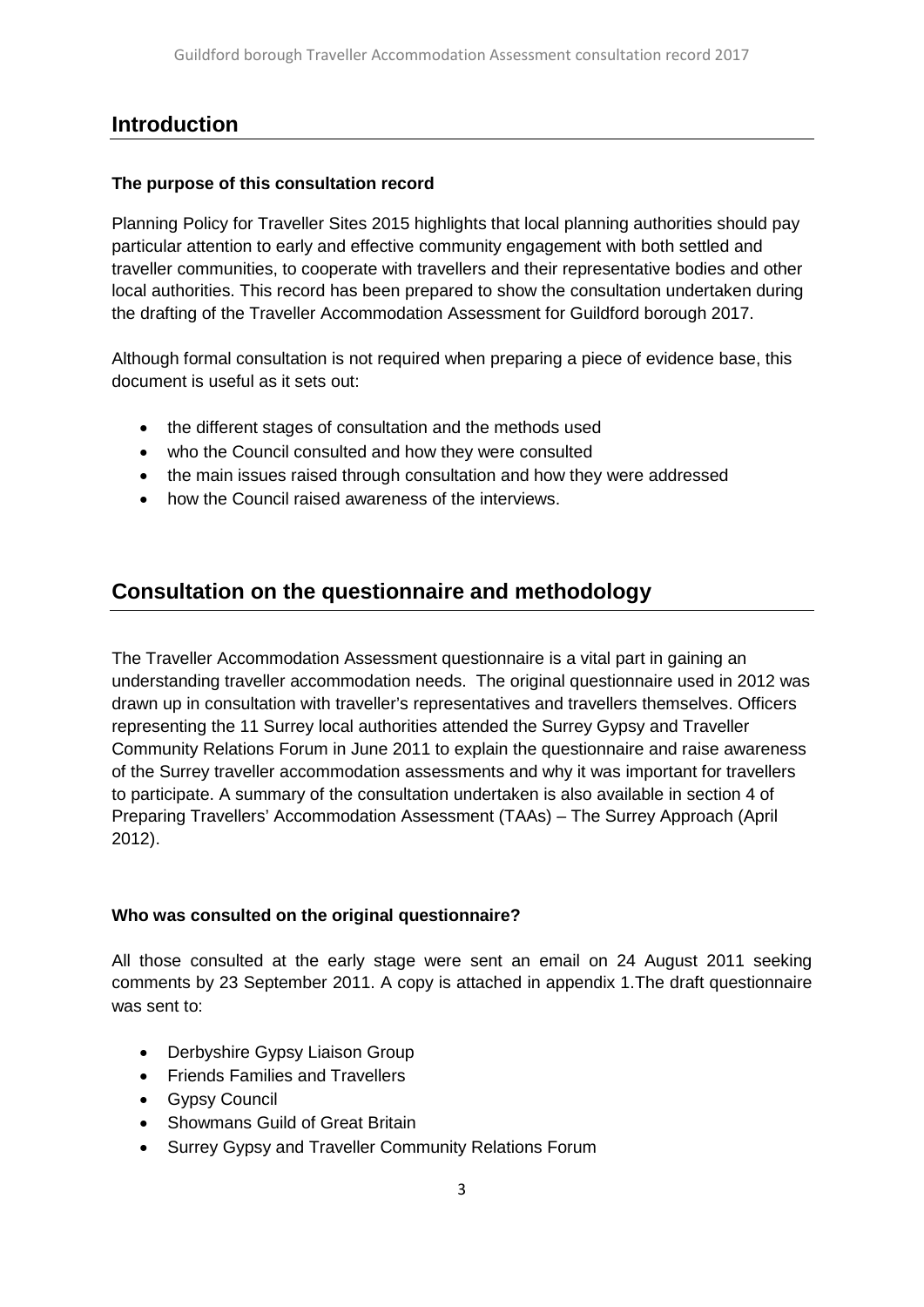- Surrey County Council Estates Planning and Management
- The Irish Travellers Movement in Britain
- Traveller Law Reform Project
- Voluntary Action South West Surrey
- Elmbridge Borough Council
- Epsom and Ewell Borough Council
- Guildford Borough Council
- Mole Valley Borough Council
- Reigate and Banstead Borough Council  $\bigcup$  Including officers from housing,
- Runnymede Borough Council **planning and site liaison officers**
- Spelthorne Borough Council
- Surrey Heath Borough Council
- Tandridge Borough Council
- Waverley Borough Council
- Woking Borough Council

#### **Who was consulted on the updated questionnaire?**

The questionnaire was updated to reflect changes introduced by Government, particularly the new planning definition of a traveller. The updated draft questionnaire was emailed on 13<sup>th</sup> December 2016 to the following contacts inviting comments:

- Derbyshire Gypsy Liaison Group
- Friends Families and Travellers
- Gypsy Council
- Showmans Guild of Great Britain
- Surrey Gypsy and Traveller Community Relations Forum
- Surrey County Council contacts
- The Irish Travellers Movement in Britain
- Traveller Law Reform Project
- Voluntary Action South West Surrey
- Elmbridge Borough Council
- Epsom and Ewell Borough Council
- Guildford Borough Council
- Mole Valley Borough Council
- Reigate and Banstead Borough Council  $\vee$  Primarily to
- Runnymede Borough Council **Example 2** (planning officer contacts
- Spelthorne Borough Council
- Surrey Heath Borough Council
- Tandridge Borough Council
- Waverley Borough Council
- Woking Borough Council

A copy of the email is attached in appendix 2.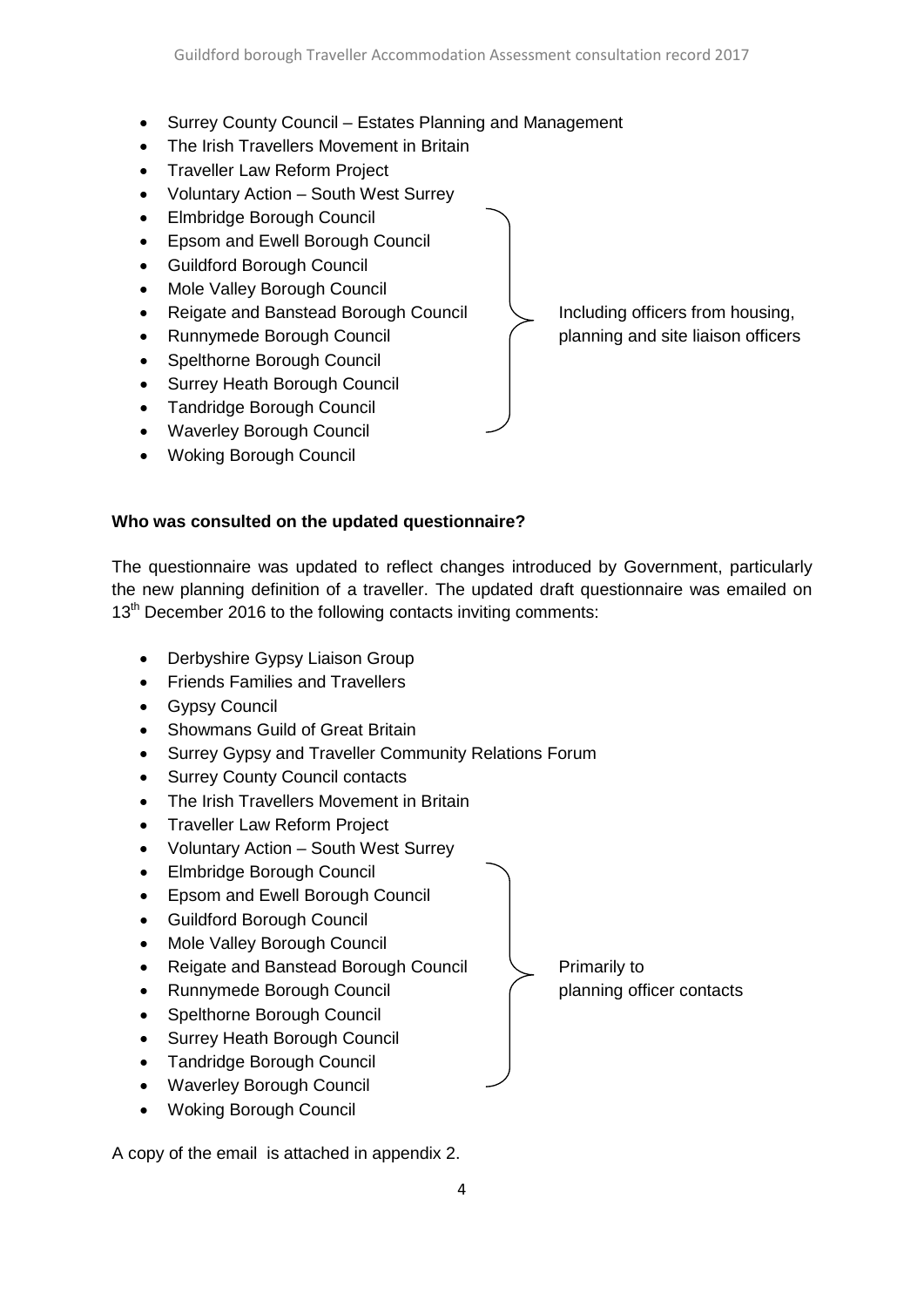#### **Key issues raised**

The key issues raised to the draft questionnaire and the response and actions are summarised in the table in appendix 9. The updated questionnaire reflects the feedback received where appropriate.

#### **Who was consulted on the methodology?**

The original draft methodology for undertaking a traveller accommodation assessment was sent to:

- The Derbyshire Gypsy Liaison Group
- Friends Family and Travellers/ Gypsy and Traveller Law Reform
- The Irish Travellers Movement in Britain
- Gypsy Council
- Surrey Gypsy and Traveller Community Relations Forum (John Hockley, Ann Wilson and Monica Vidal)
- Friends Family and Travellers/Surrey Gypsy and Traveller Community Relations Forum (Charmaine Valler)
- Showman's Guild of Great Britain (Ray Smith)
- Surrey County Council Estates Planning and Management (Amanda Boyton)
- Voluntary Action South West Surrey
- Elmbridge Borough Council
- Epsom and Ewell Borough Council
- Guildford Borough Council
- Mole Valley Borough Council
- Reigate and Banstead Borough Council  $\parallel$  Including officers from housing,
- 
- Spelthorne Borough Council
- Surrey Heath Borough Council
- Tandridge Borough Council
- Waverley Borough Council
- Woking Borough Council

#### **How were they consulted?**

All those consulted at this early stage were sent an email on 20 February 2012 seeking comments by 9 March 2012.

A copy of the email sent is below:

Runnymede Borough Council  $\longrightarrow$  planning and site liaison officers.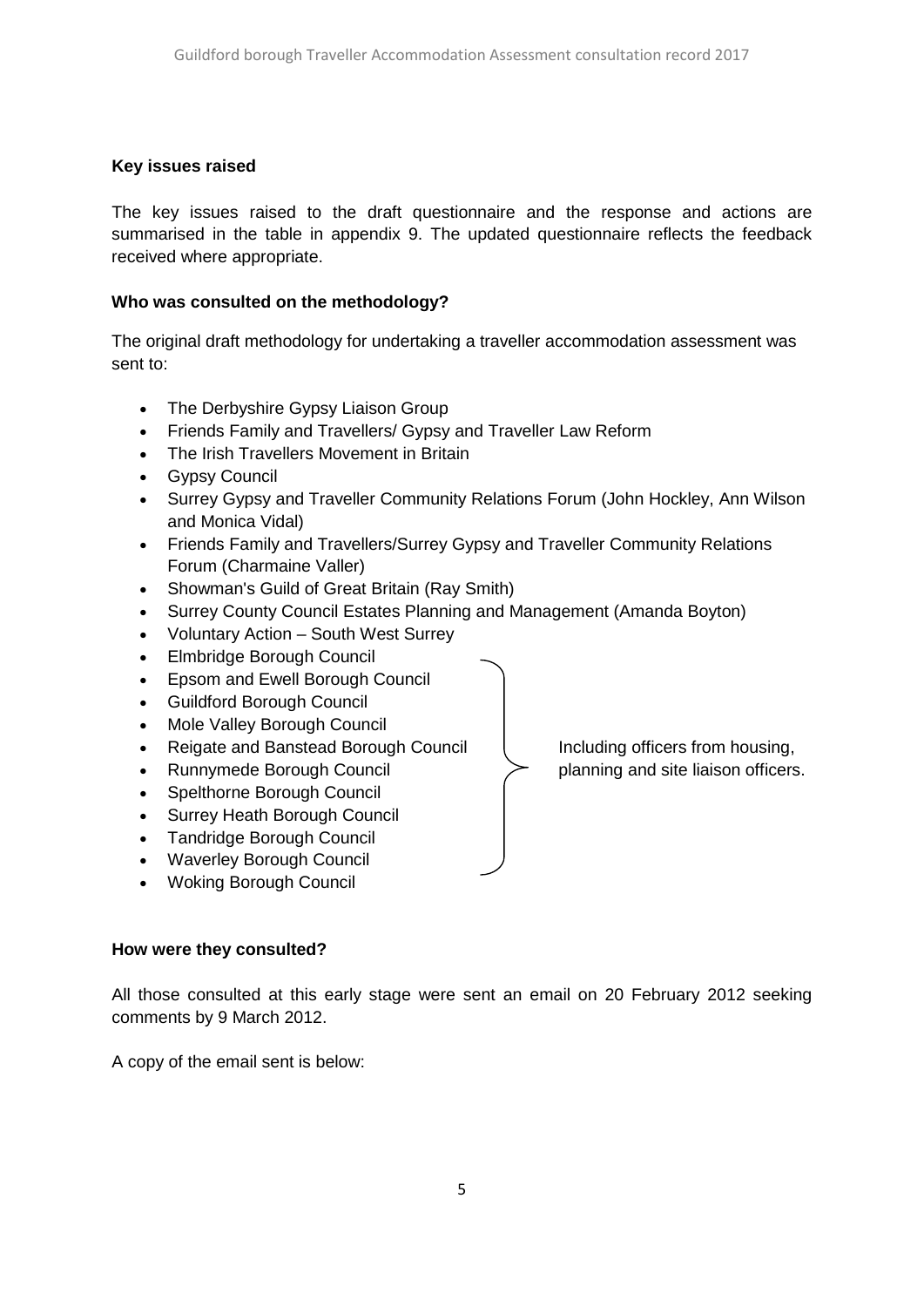On behalf of the eleven Surrey Districts and Boroughs, I am attaching for your information and comment a draft methodology for identifying future pitch/plot requirements for Gypsies, Travellers and Travelling Showpeople in Surrey.

The methodology has been devised by the Surrey Districts and Boroughs working together.

This piece of work follows on from some joint work we did to prepare a questionnaire that could be used to find out the accommodation requirements of travellers. The draft questionnaire was the subject of a previous round of consultation to which you replied. It has been revised in the light of the consultation and incorporated into the draft methodology at Appendix 3. It is not part of the current consultation.

It is intended that the methodology will be followed by local planning authorities in Surrey to assist them in identifying the number of pitches/plots that are required to meet the accommodation requirements of traveller families in the future. This will be translated into the identification of specific sites through the preparation of appropriate Development Plan Documents.

We are keen to make progress with this work and would be grateful if you could let me have your comments on the draft methodology by **Friday 9th March.**

I am also writing to Emma Nuttell for her comments as well.

If you have any questions please do not hesitate to contact me or my colleague Suzanne Parkes.

Regards

Jack Straw Mole Valley District Council

#### **Key issues raised**

Two letters were received in response to the email and the comments were taken into account whilst drafting the final version of the methodology.

A small number of typographical errors and formatting issues were also identified. These were amended accordingly.

## **Raising awareness of the interviews**

To prepare for the interviews in 2017 with Guildfords travelling community our consultants, Mill Field Services were provided with questionnaires, ward and parish maps, site location maps, and site suggestions forms should a person being interviewed know of any suitable sites for future pitches or plots. A list of known Gypsy, Traveller and Travelling Showpeople site were provided. These consisted of public sites, private sites, unauthorised sites, and sites with temporary planning permission. Mill Field Services also contacted local travellers on the site waiting list to see if they wished to take part in the interviews.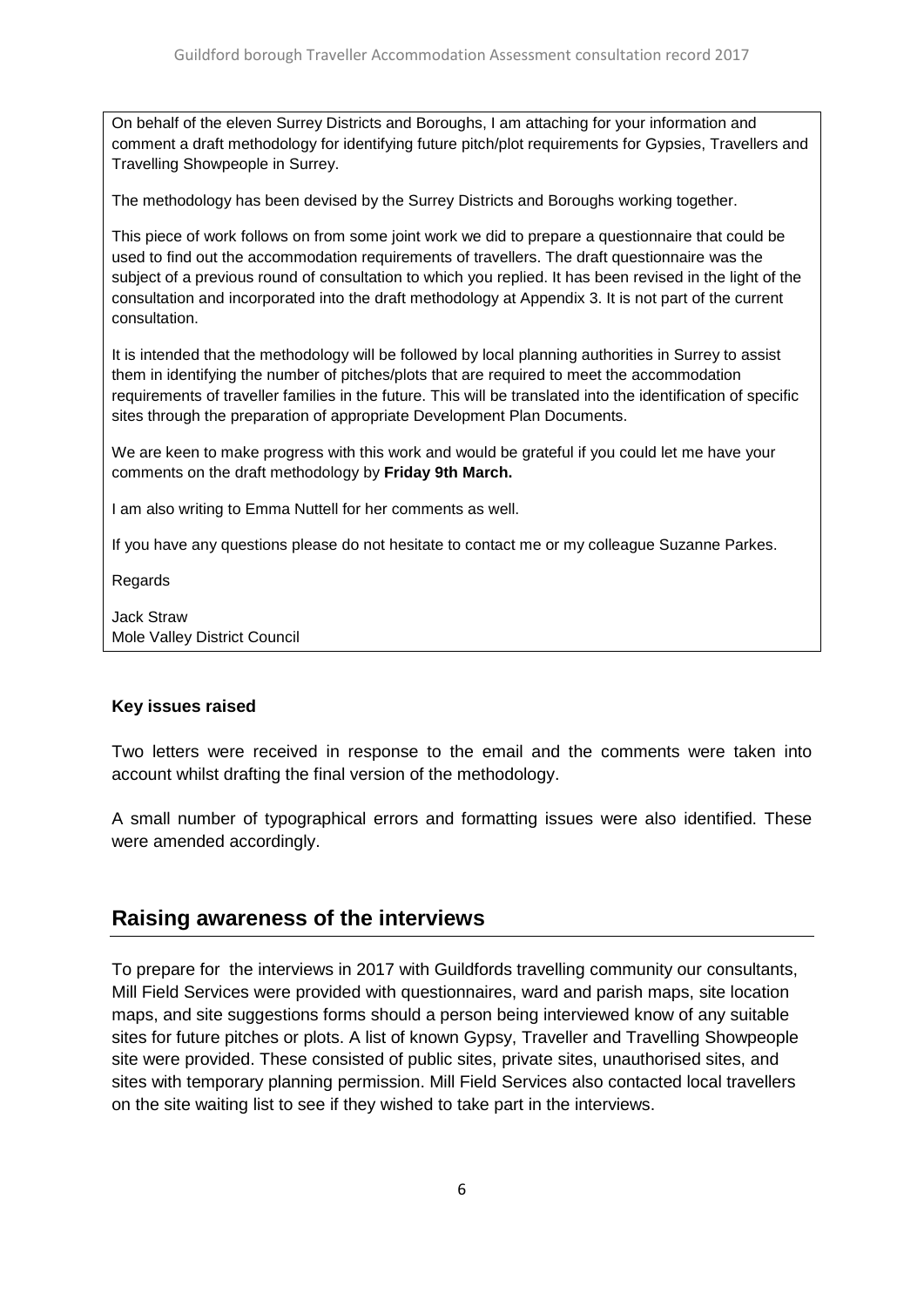Emails were sent to Guildford Borough Councillors and all Guildford Parish Councils to let them know about the interviews and to raise awareness within the travelling community, particularly if they knew of travellers living in bricks and mortar housing who may want to get involved.

Emails to raise awareness (see appendix 3) were also sent to:

- Surrey Community Action
- Showmans Guild of Great Britain
- Friends Families and Travellers
- Irish Travellers Movement in Britain
- Surrey Gypsy Traveller Communities Forum
- Surrey County Council
- Voluntary Action South West Surrey
- Surrey Brighter Futures Gypsy Roma Travellers Accommodation Group
- Gypsy Roma Traveller Voice

Posters and information postcards (see appendix 6) were displayed at the Council offices main reception. Guildford and Horsley libraries were provided with posters and postcards. As Ash is known to have a Gypsy and Traveller community living in bricks and mortar housing it was a particular focus for raising awareness and for providing display material. Posters and information postcards were sent to the Ash Centre, Ash library, Ash Manor School and Ash Grange Primary School and Walsh C of E Junior school, in order to raise awareness of the study, particularly to those travellers living in bricks and mortar housing that may want to be interviewed. The schools were asked if possible to include information on the forthcoming interviews in their parent's newsletter.

Community Safety Wardens were notified and given information postcards to distribute to travellers living on sites and within bricks and mortar housing. The Community Development Manager also visited travellers on certain traveller sites to raise awareness of when the interviewers would be visiting and to explain about the interviews. Mill Field Services notified Surrey Police of their fieldwork dates, contact information and vehicle registration details.

Whilst undertaking the interviews Mill Field asked specifically, as part of the interview, whether those being interviewed knew of any traveller living in bricks and mortar that may want to be interviewed. They also handed out information postcards on sites. The postcard explained when the interviewers would be out and about and how to get in touch if they wanted to be involved and interviewed.

The Council also made all information available on its website (see appendix 7 and 8) and with a twitter update. Information was also posted on the Guildford Borough Council planning facebook page.

Our consultants, Mill Field Services interviewed 121 households in total, 26 households on public sites, 53 households on private sites, 2 telephone interviews, 17 Travelling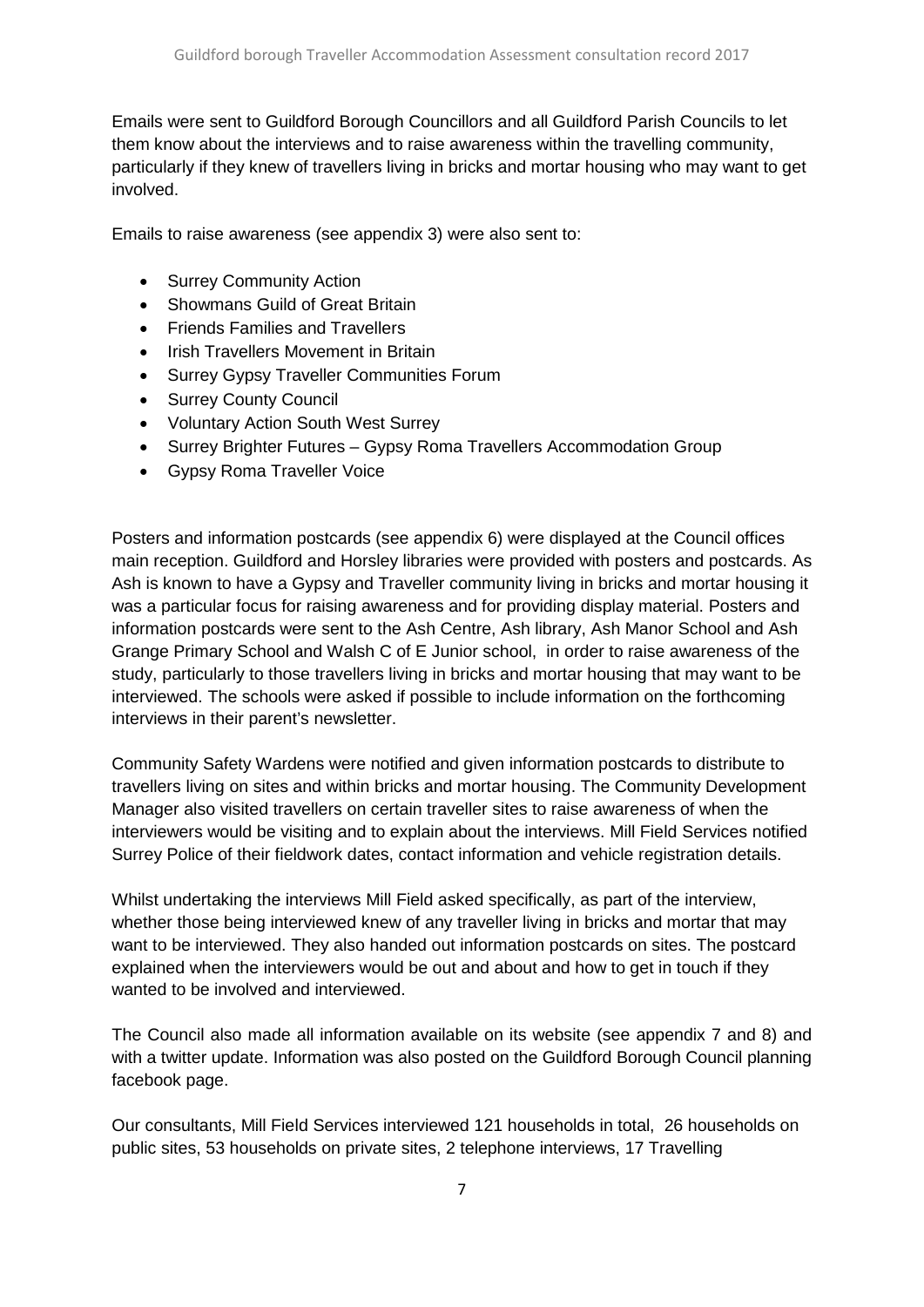Showpeople households and 25 households living in bricks and mortar housing. Occupants of two authorised sites and 1 unauthorised site did not want to be interviewed, 2 sites were vacant with the households possibly away travelling, and there were 19 no-contact sites (which were visited a minimum of three times at various times of the day and evening).

This is a great result when compared with the 2012 TAA which had 98 interviews and 2006 GTAA which had 64 interviews with travellers living within Guildford borough.

## **Involvement with the draft Traveller Accommodation Assessment**

As the Traveller Accommodation Assessment is a piece of evidence base full public consultation is not appropriate or necessary.

#### **Talking to our neighbours**

Although the Traveller Accommodation Assessment for Guildford borough specifically looks at the Housing needs of local travellers, we also wanted to gain an understanding of the issues facing neighbouring authorities. We have a duty to cooperate<sup>[1](#page-7-0)</sup> with neighbouring authorities so we contacted them to find out more about their traveller accommodation needs.

During an early stage of evidence gathering for our Traveller Accommodation Assessment, we contacted councils sharing a boundary with Guildford borough - Elmbridge, Mole Valley, Rushmoor, Surrey Heath, Waverley and Woking Councils - asking questions about traveller accommodation and cross boundary issues.

We asked neighbouring councils:

- Are there any cross boundary issues that you believe we should take into account relating to the assessment of accommodation need for travellers?
- What existing provision is there for travellers in your area, including transit sites?
- Have any pitches or plots been granted planning permission in your borough, or allowed at appeal since 2012?
- Are there sufficient pitches and plots in your borough to meet the accommodation needs of travellers in your area now and over the lifespan of your Local Plan?
- Have you had any short-term unauthorised encampments in the past year, and if so do you think there is a need for more transit provision?
- How is your Council identifying future need for traveller accommodation, and what are the timescales for this work?
- How are you planning on meeting the accommodation needs of travellers in your borough?

<span id="page-7-0"></span> $1$  The Localism Act 2011 requires neighbouring local authorities or groups of authorities to work together on planning issues.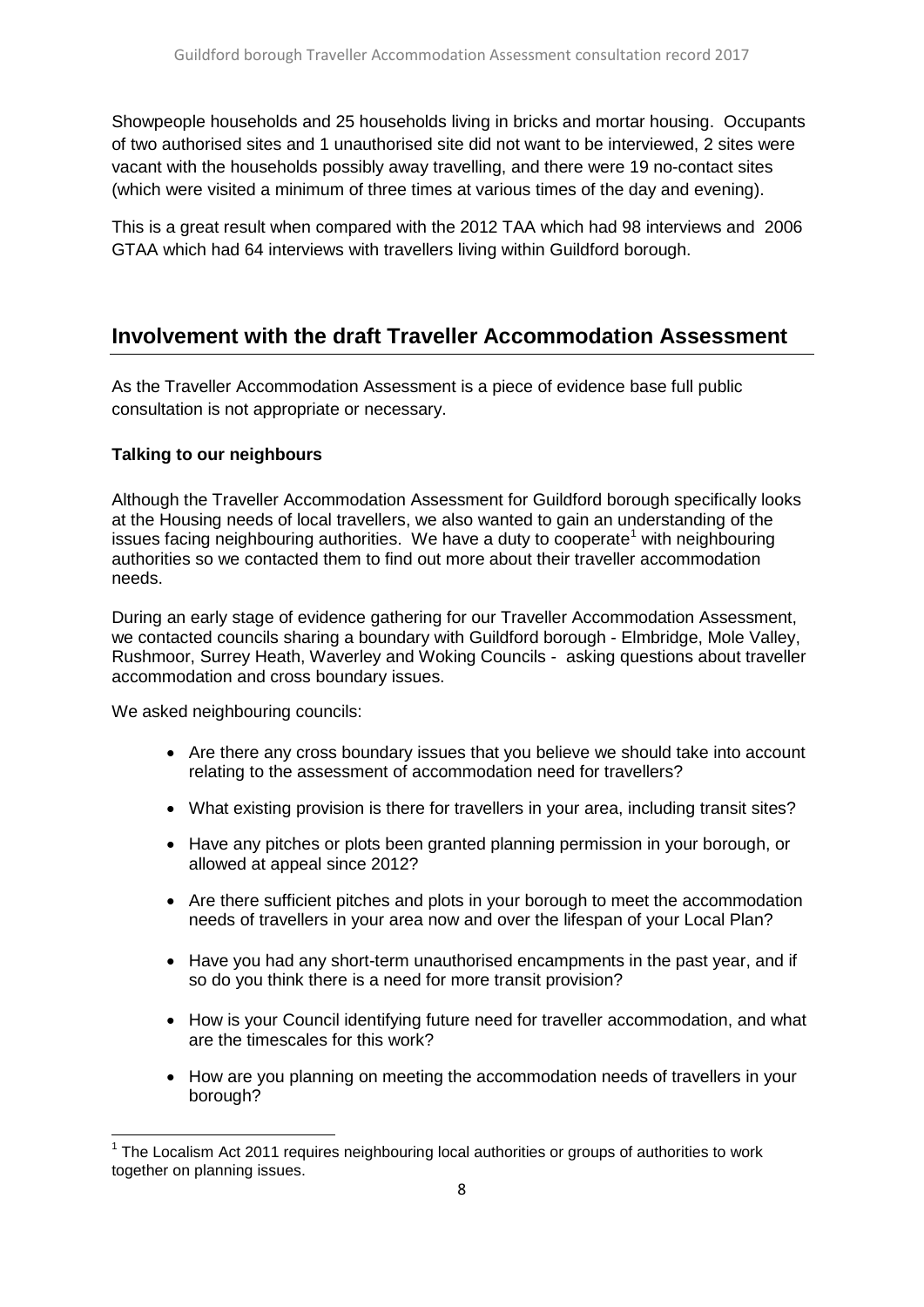• How are you addressing the accommodation needs for travellers that no longer meet the planning definition of traveller and that have stopped travelling permanently?

A summary of the responses to these questions are included in the Traveller Accommodation Assessment 2017. The responses highlighted that the main cross-boundary issues are considered to be transit sites to meet the needs of the wider area, consistency when assessing Travellers accommodation needs and to share any information which could impact on another assessment. We continue to work closely with adjacent councils.

#### **Who was involved in the Traveller Accommodation Assessment?**

A group of targeted individuals were contacted for their feedback on the draft Traveller Accommodation Assessment. The group consisted of:

- Guildford Borough Councillors on the Local Plan Panel (Councillors Reeves, Bilbe, Davis, Wicks, Hogger, Furniss, Spooner, Brooker, Rooth)
- Tracey Coleman, Guildford Borough Director of Planning and Regeneration
- Stuart Harrison Guildford Borough Planning Policy Manager
- Samantha Hutchison, Guildford Borough Community Development Manager
- Colleagues in the Guildford Borough Community Services and Housing Team
- Guildford Borough Council Legal Department

We contacted Surrey authorities and a copy of the email sent is in Appendix 4.

- Elmbridge Borough Council
- Epsom and Ewell Borough Council
- Mole Valley Borough Council
- Reigate and Banstead Borough Council
- Runnymede Borough Council
- Rushmoor Borough Council
- Spelthorne Borough Council
- Surrey County Council
- Surrey Heath Borough Council
- Tandridge Borough Council
- Waverley Borough Council
- Woking Borough Council

We also emailed key stakeholders to seek their views on the draft TAA and a copy of the email sent is in Appendix 5.

- Friends Family and Travellers
- The Irish Travellers Movement in Britain
- Surrey Gypsy and Traveller Community Relations Forum
- Showman's Guild of Great Britain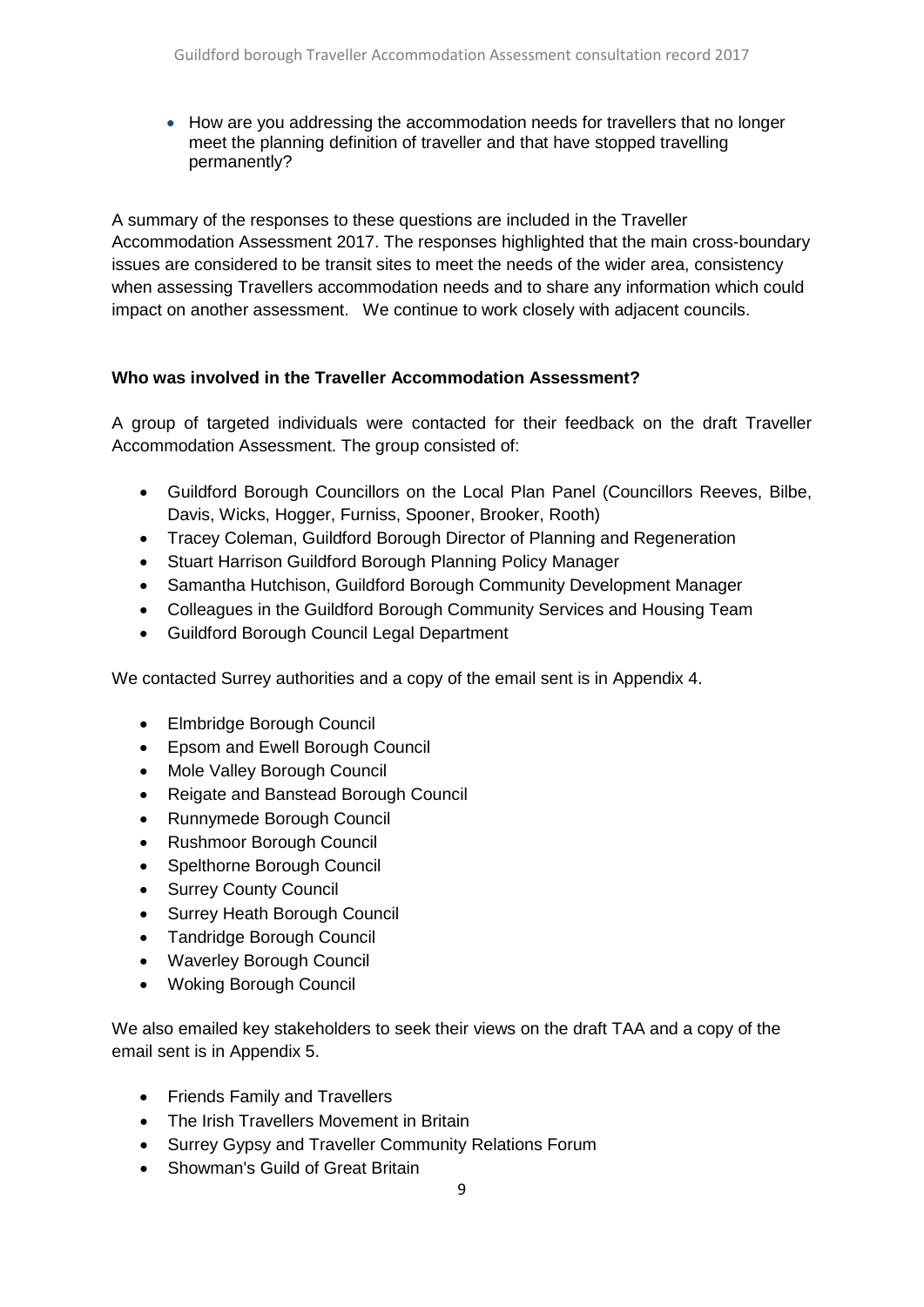- Travelling Showpeoples representative from Whittles Drive
- Surrey Community Action
- Opinion Research Services (Steven Jarman)
- Local community representatives

#### **How were they consulted?**

All those consulted at this stage were sent an email on 18 May 2017 seeking comments by 29 May 2017. Copies of the emails to Surrey Authorities and stakeholders are attached in appendix 4 and 5.

#### **How were they involved?**

The key contacts and stakeholders were sent a copy of the draft Traveller Accommodation Assessment and asked for their views.

#### **Key issues raised**

Eight responses were received and the comments were taken into account whilst drafting the final version of the Traveller Accommodation Assessment.

The feedback received in response to the draft Traveller Accommodation Assessment for Guildford borough is summarised in Appendix 10.

## **Conclusions**

Throughout the preparation and the drafting of the Guildford Borough Traveller Accommodation Assessment 2017 we have consulted with traveller representatives, community representatives and other local authorities. This document demonstrates how we have gone about this, and the high levels of interviews with our traveller community and feedback on the draft Traveller Accommodation Assessment show how effective this has been.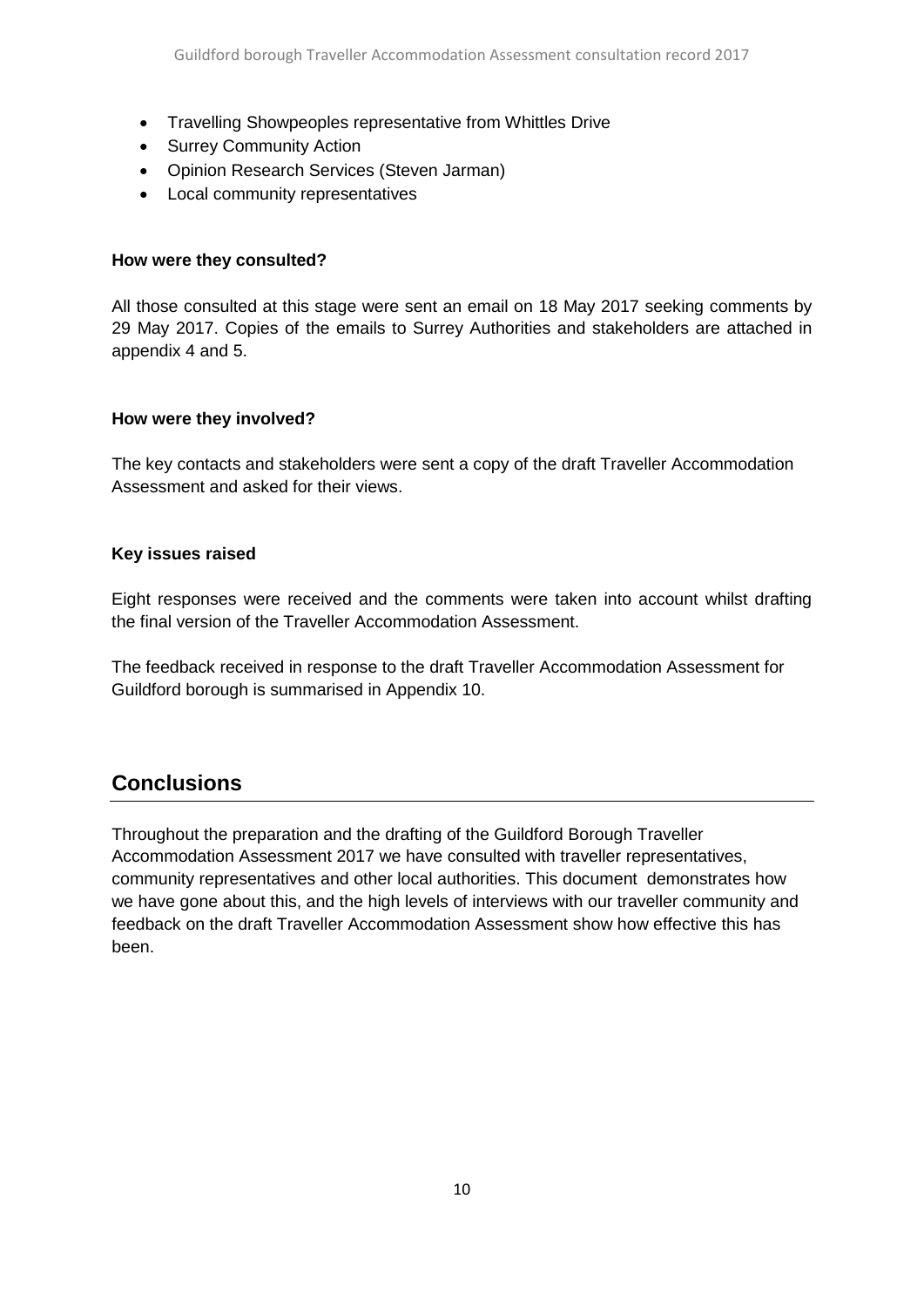## **Appendix 1** Consultation letter on original questionnaire

**Andrew Bircher Corporate Head of Service** 

Sent via Email



Our ref: Gypsy, Traveller and Travelling Showpeople Accommodation Needs Questionnaire

Vour rof:

If telephoning please ask for: Jack Straw Planning Policy Manager 01306 879246

Email:

jack.straw@molevalley.gov.uk

24th August 2011

Dear Sir/Madam

#### SURREY AUTHORITIES GYPSY. TRAVELLER AND TRAVELLING SHOWPEOPLE ACCOMMODATION NEEDS QUESTIONNAIRE - CONSULTATION

Over the last eighteen months there have been a number of changes to the national planning framework which have impacted on how local planning authorities assess the need for new pitches for Gypsies, Travellers and Travelling Showpeople within their area and how this identified need is to be delivered. Within the Surrey context this includes the abandonment of the South East Plan Panel Report into the Review for Gypsy, Traveller and Travelling Showpeople Provision and, at a national level, the publication of the proposed Planning Policy Statement (PPS) 'Planning for Traveller Sites' (April 2011).

On behalf of the 11 Boroughs and Districts in Surrey, I am writing to inform you of how we intend to address the implications of these changes and also seek your advice as to how to best assess the need for new pitches across the County.

#### Gypsy, Traveller and Traveller Accommodation Assessments (GTAAs)

In 2006/07 three Gypsy and Traveller Accommodation Assessments (GTAAs) were carried out across Surrey covering north, east and west Surrey as required by Circulars 01/2006; Planning for Gypsy and Traveller Caravan Sites and 04/2007: Planning for Travelling Showpeople. The GTAAs provided information on the need for new pitches across Surrey between 2006 and 2011

Information from the GTAAs along with other evidence and consultation responses were used to inform the Partial Review of the South East Plan which sought to identify the accommodation needs of the travelling community in the region and provide a pitch requirement for each local authority.

The Review of the South East Plan reached examination in February 2010 when the draft distribution of pitches was considered by a panel of Government Inspectors. However, prior to the publication of their Report, the Coalition Government came to power and announced their

Mole Valley District Council Pippbrook Dorking Surrey RH4 1SJ

Telephone 01306 885001 Facsimile 01306 876821 Website www.molevalley.gov.uk Minicom 01372 819094 Document Exchange DX 57306 Dorking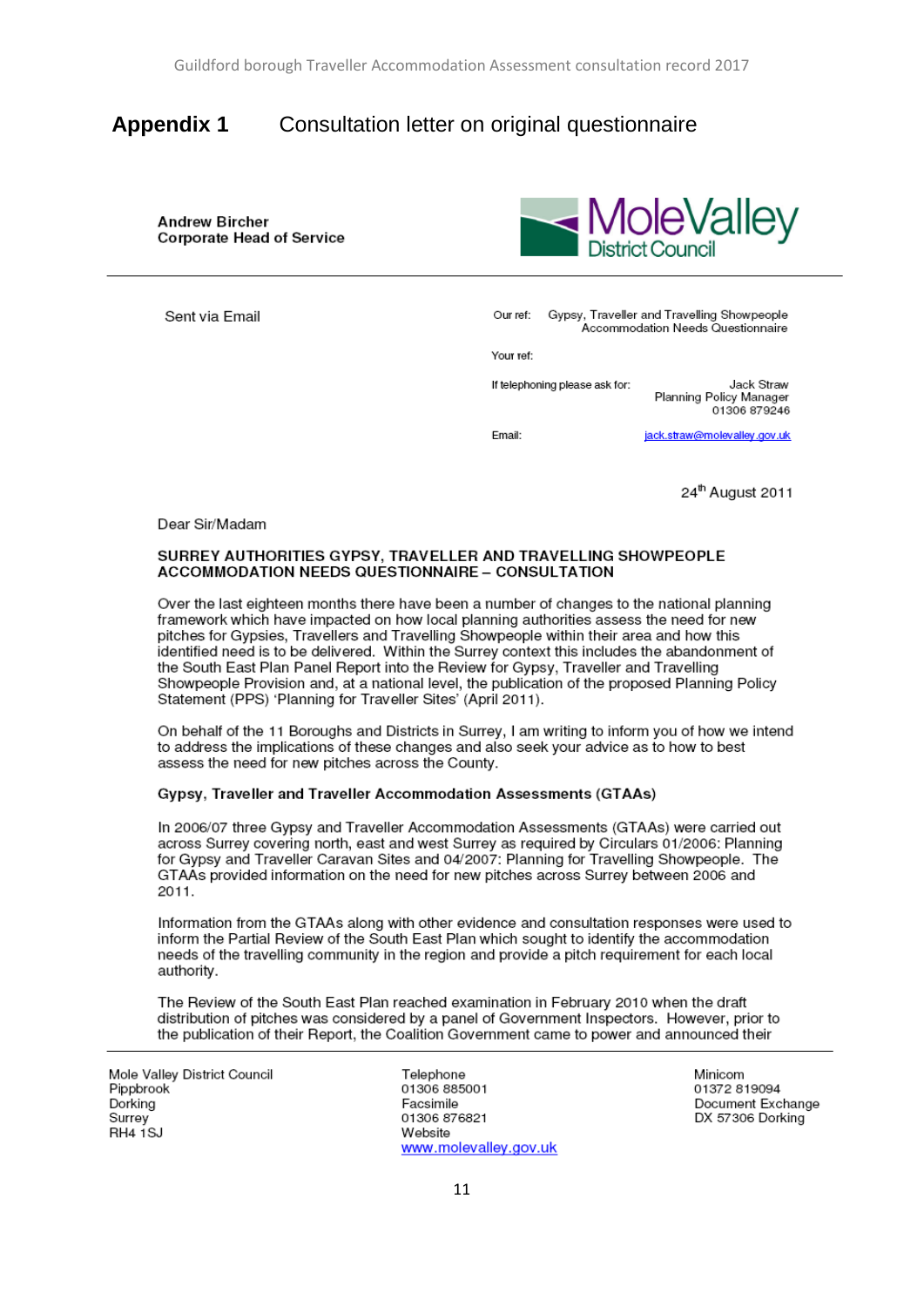intention to abolish Regional Spatial Strategies (RSSs) (i.e. the South East Plan) including the Partial Review of Gypsy and Traveller Accommodation. The Government has announced that it will not be asking the Panel to complete its report, be considering its recommendations or complete the process of approving the partial review of the South East Plan.

#### Proposed Planning Policy Statement - Planning for Traveller Sites

On 12<sup>th</sup> April the Communities for Local Government (CLG) published 'Planning for Traveller Sites' for consultation. This draft Planning Policy Statement (PPS) is intended to replace the existing Circular advice on planning for Gypsy and Traveller Caravan Sites (01/2006) and Planning for Travelling Showpeople (04/2007). The consultation paper proposes to shift responsibility for determining the level of future pitch provision from the regional planning process down to individual local authorities, based on robust evidence of local need in the light of historical demand.

Under the Government's proposed policy, local planning authorities will continue to assess the accommodation needs of travellers (as required by the Housing Act 2004). However, unlike the advice in the current circulars the Government's proposed policy does not specifically refer to the Gypsy and Traveller Accommodation Needs Assessment guidance that sets out how needs should be assessed for the purposes of the Housing Act.

Whilst the consultation paper indicates the Government is keen that planning policy highlights the importance of ensuring that targets are based on robust evidence, it does not consider it necessary for the Government to prescribe to local planning authorities the type and volume of evidence required, especially as their conclusion will be tested through the process of consultation and Examination in Public of local plans.

This approach to evidence gathering reflects the Government's proposal that local authorities set their own evidence based targets for the provision of pitches/plots. The proposed policy does not dictate what targets local planning authorities should adopt. This is to be a matter for local planning authorities to decide for themselves depending on the circumstances in their particular area.

#### The Surrey Approach

The GTAAs are now around five years old and the Surrey authorities recognises the need to replace them with a new and up-to-date assessment of the accommodation needs of Gypsies, Travellers and Travelling Showpeople taking into account household change, movement in and out of Surrey and natural demographic changes generally. This will ensure the evidence on the need for additional pitches is up-to-date for use in preparing local plan documents.

In light of the Government looking to 'streamline' the planning process and not prescribe planning guidance on undertaking assessments, the Surrey authorities have agreed that the methodology and accommodation assessments themselves should deal solely with identifying the number of pitches required rather than having a wider remit to include assessments of the condition of sites and the education/health needs of households. It is considered that information around these issues is already collected by Traveller Education and Adult Social Care Teams and that management of most public sites in the county is under the control of Surrey County Council who carry out weekly inspections of the sites.

The Surrey authorities have concluded that by focussing the next round of assessments on the future need for pitches, there is a greater prospect of achieving the robust evidence needed to inform the preparation of local plans.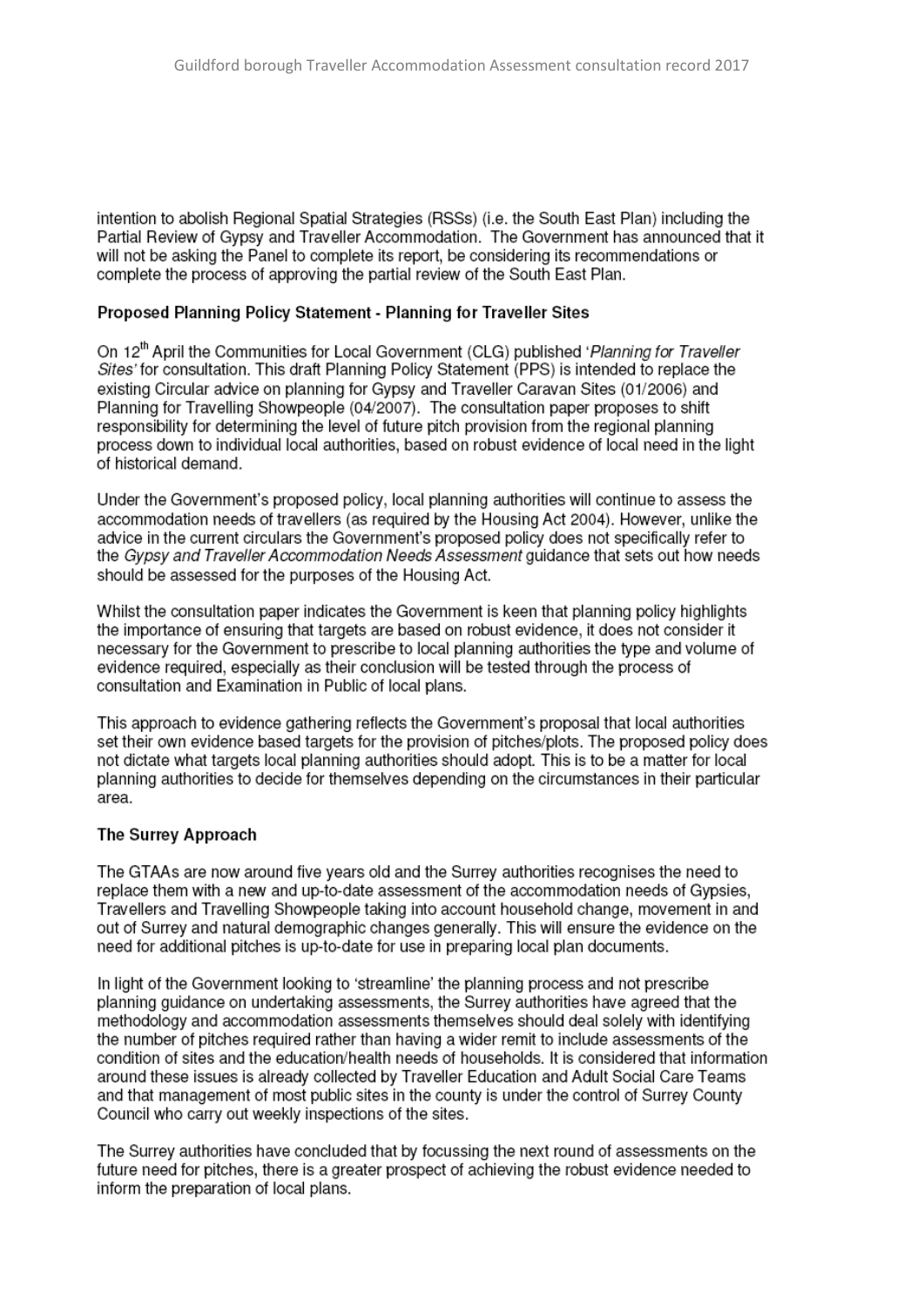#### **Consultation on a draft Questionnaire**

Moving forward with the assessment for new pitches for Gypsies, Travellers and Travelling Showpeople, the Surrey authorities have drafted a questionnaire which alongside other sources of information (caravan counts, authorised encampment data etc) will be used to gather the data required to assess accommodation need.

As a representative of the Travelling Community we sincerely welcome your comments on the draft questionnaire (please find enclosed). Comments should be received by FRIDAY 23<sup>RD</sup> SEPTEMBER 2011 and sent to:

Email - suzanne.parkes@molevalley.gov.uk

Or.

Post - Planning Policy Team, Mole Valley District Council, Pippbrook, Dorking, Surrey, RH<sub>4</sub> 1SJ

Consideration should be given to whether the questionnaire is sufficient to identify the required number of new pitches across each local authority area or whether additional questions are needed.

#### **Next Steps**

Once responses to the draft questionnaire consultation have been received it will be amended where necessary. Consideration is currently being given as to how the surveys will be undertaken. This includes:

- whether to use consultants to prepare the study and/or undertake the interviews.
- whether there should be one study for the county of Surrey; group studies of 1 or more local authorities or 11 individual studies.
- when is the most appropriate time to undertake the surveys given the travelling heritage of Gypsies, Travellers and Travelling Showpeople.

The approach taken will largely depend on the resources of each local authority and the stage they are at in preparing their local plan i.e. in some local authority areas the need to undertaken a new survey is more urgent than in others in terms of how it feeds into their plan making preparations. However, if you wish to make any comments on the above points please feel free to do so. The Surrey authorities are very much looking to work in partnership with your organisation so that a robust assessment of accommodation need can be undertaken.

If you have any queries regarding this work please do not hesitate to contact me via email jack.straw@molevalley.gov.uk or phone 01306 879246. You can also discuss this work with my colleague Suzanne Parkes (suzanne.parkes@molevalley.gov.uk / 01306 879144).

We look forward to receiving your comments.

Yours Faithfully

### Jack Straw

Jack Straw Planning Policy Manager On behalf of the Surrey Boroughs & Districts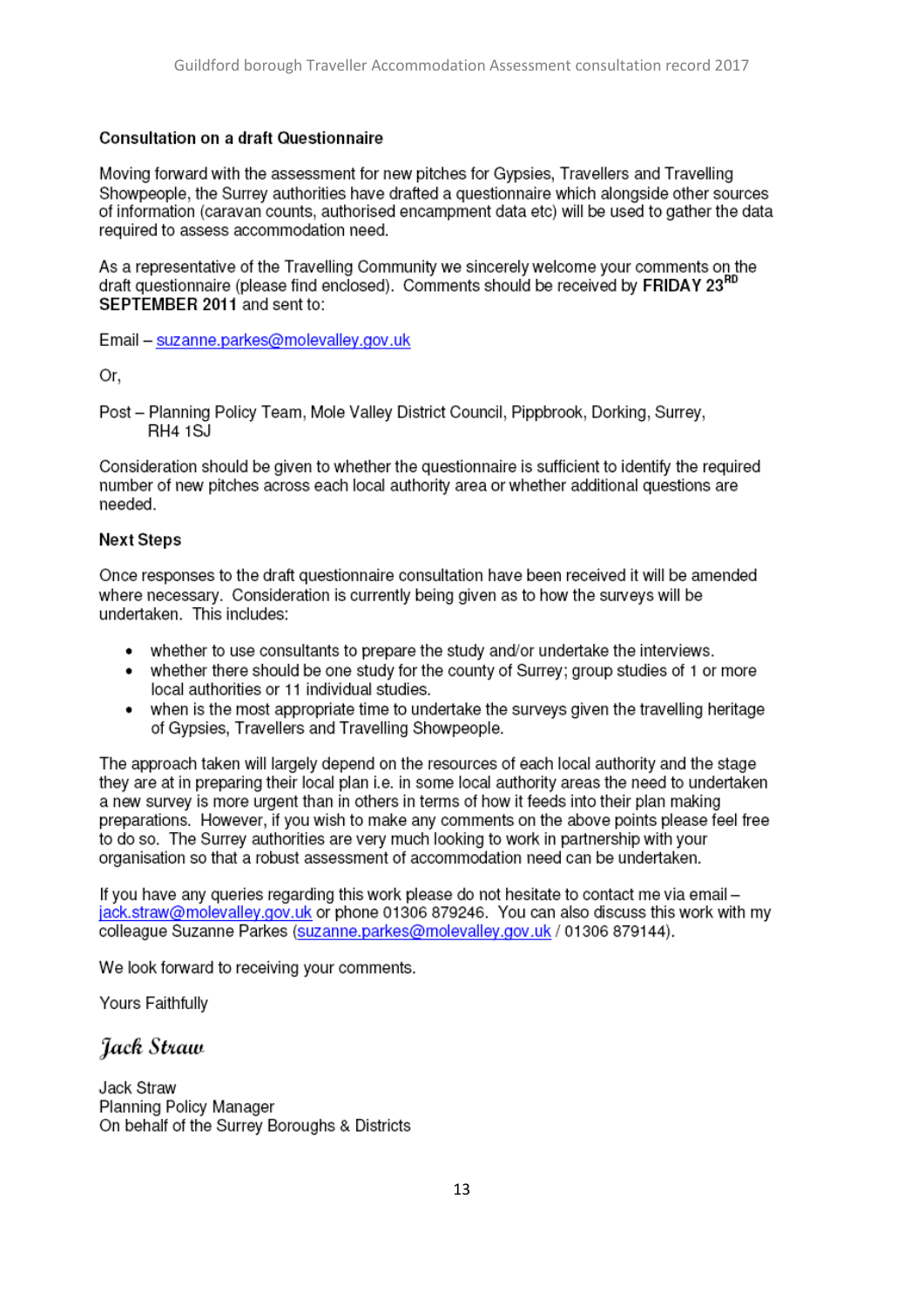## **Appendix 2** Email on updated questionnaire 2017

Dear All,

Guildford Borough Council are planning on updating our Traveller Accommodation Assessment next year, and as part of this process we hope to undertake interviews with our travelling community early next year.

The existing Traveller Accommodation Assessment is dated 2012 and is available to view on our website at: [www.guildford.gov.uk/taa.](http://www.guildford.gov.uk/taa)

To reflect recent relevant changes in Government legislation and guidance since 2012, the questionnaire for the Traveller Accommodation Assessment has been updated slightly, please find copy attached.

If you have any comments on the updated questionnaire I'd be really interested to hear from you. I appreciate it is a very busy time of the year, but if you could get back to me by 3 January I would really appreciate it.

Kind regards

Kate Lines Senior Planner, Planning Services 01483 444662 [www.guildford.gov.uk](http://www.guildford.gov.uk/) Guildford Borough Council, Millmead House, Guildford, Surrey GU2 4BB

## **Appendix 3** Email on the forthcoming Traveller Accommodation Assessment interviews 2017

Dear All

We are planning on updating our Traveller Accommodation Assessment and as part of this process will undertake interviews with our travelling community.

From Monday 16 January to 1 February 2017 Mill Field Services, on behalf of Guildford Borough Council, will be going to known Gypsy and Traveller and Travelling Showpeople sites across Guildford borough to interview travellers about their likely housing needs over the next 5 years. We have also asked Mill Field Services to interview travellers that are living in bricks and mortar housing in Guildford borough to hear about their housing needs. If you know of any Guildford based traveller, particularly those living in bricks and mortar housing that we may be unaware of, that may want to be interviewed please refer them to Sam Hutchison or Teri Hepburn on 01483 444891 or alternatively email **[planningpolicy@guildford.gov.uk](mailto:planningpolicy@guildford.gov.uk)** with their contact details and address.

If you could help raise awareness with our travelling community that the interviewers will be around over the next few weeks I'd really appreciate it.

Kind regards

Kate Lines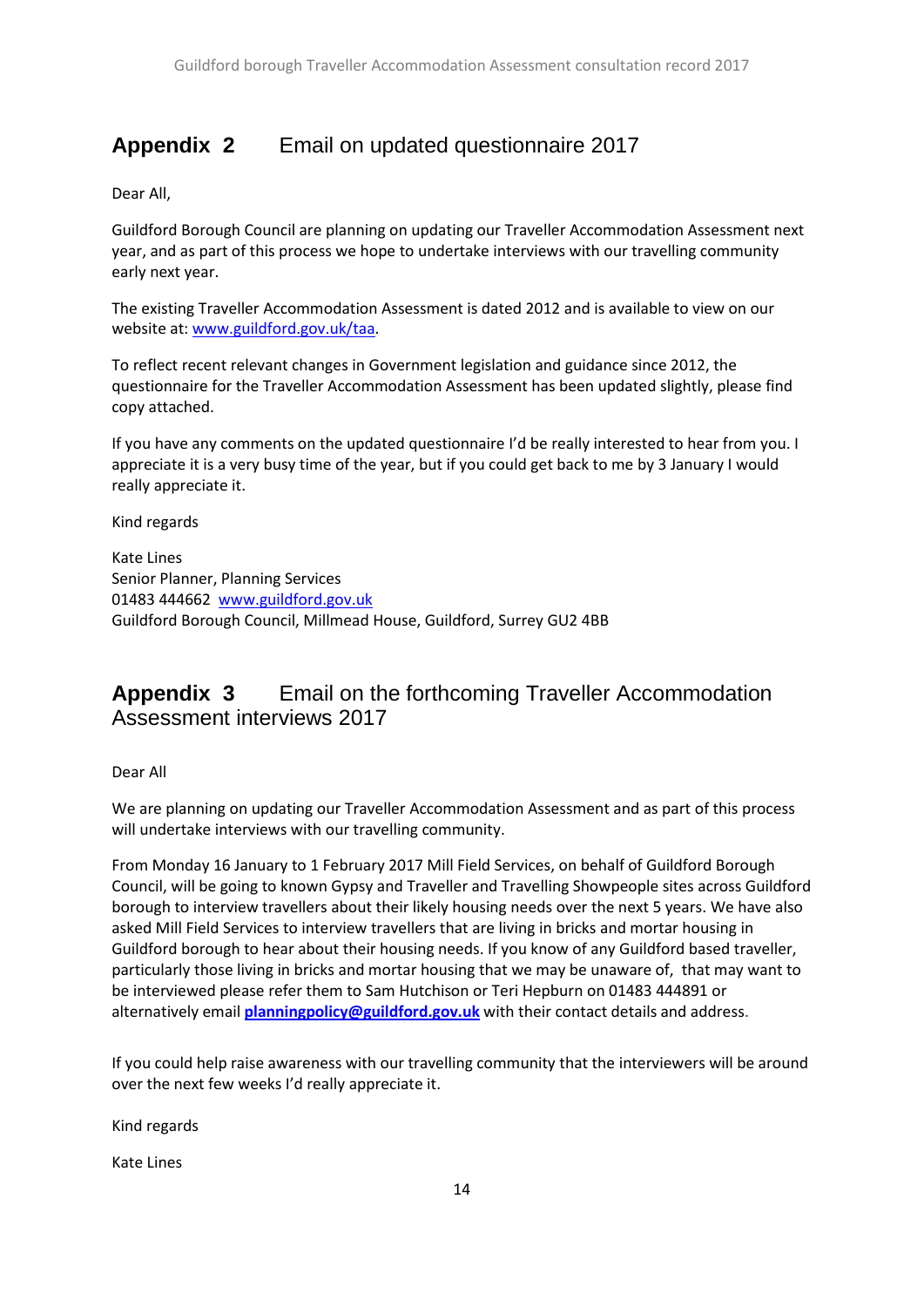## **Appendix 4 Email sent to Surrey authorities on draft Traveller Accommodation Assessment.**

Dear Colleagues,

A Traveller Accommodation Assessment for Guildford borough has recently been drafted and I would be interested in any comments you may have. The document is **confidential** at this stage so your discretion would be greatly appreciated.

This TAA is based upon interviews undertaken with our travelling community in January 2017 and has taken into account Planning Policy for Traveller Sites (2015) and the changes to the definition of a traveller.

#### **What are the key findings?**

The TAA shows there is a need over the Local Plan period to 2034 for:

- 4 pitches for Gypsies and Travellers as defined by Planning Policy for Traveller Sites (PPTS)
- 41 pitches for Gypsies and Travellers who do not meet the PPTS definition
- 8 pitches to meet potential additional need of households of unknown planning status.
- 4 plots for Travelling Showpeople as defined by Planning Policy for Traveller Sites (PPTS)
- 4 plots for Travelling Showpeople who do not meet the PPTS definition

This addresses the backlog of need from overcrowding, doubling-up on sites, concealed households, unauthorised encampments or developments, temporary planning permissions and those living in bricks and mortar housing but with a need to be on a site. It also addresses the future demand for accommodation. Our forthcoming plan is proposing to meet the need through site allocations.

As part of our commitment to engage neighbouring authorities and other bodies on an active and on-going basis on issues of a cross-boundary nature, we would welcome your comments on the draft report. All comments received will be taken into account and any necessary amendments made prior to finalisation.

If you have any feedback on the draft TAA please could you let me know by **Monday 29th May**, and if you have any queries in the meantime please do not hesitate to get in touch.

Kind regards,

Kate Lines

Senior Planner

[www.guildford.gov.uk](http://www.guildford.gov.uk/)

Guildford Borough Council, Millmead House, Guildford, Surrey GU2 4BB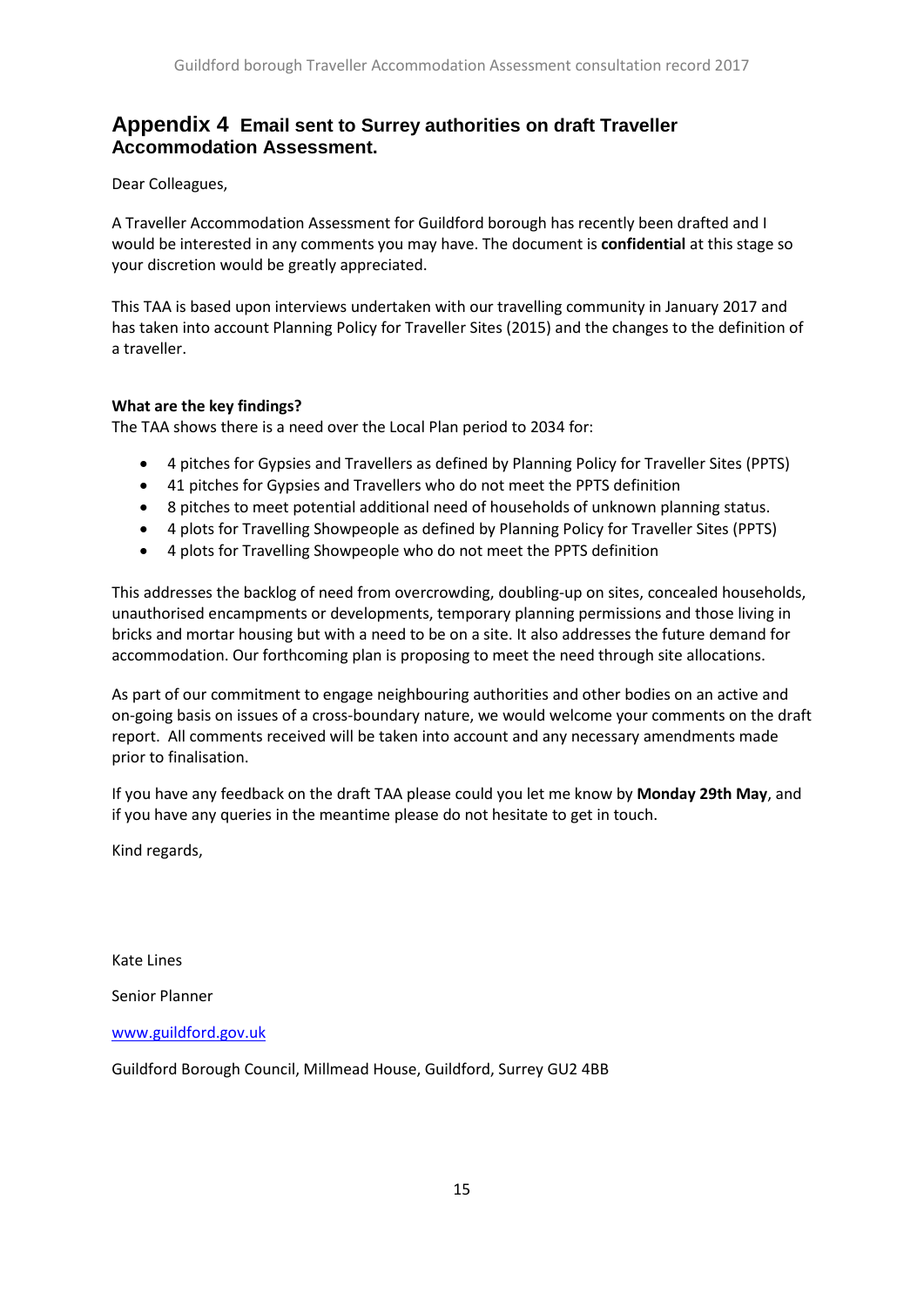## **Appendix 5 Email sent to key stakeholders on draft Traveller Accommodation Assessment.**

#### Dear Sir/Madam

A Traveller Accommodation Assessment for Guildford borough has recently been drafted and I wondered whether you'd be happy to read the document and let me know what you think? The document is **confidential** at this stage so your discretion would be greatly appreciated. A brief overview is set out below.

#### **What is the Travellers Accommodation Assessment (TAA)?**

The Traveller Accommodation Assessment (TAA) is part of the evidence that informs the preparation of the new Local Plan. The TAA identifies the number of pitches and plots required to meet the accommodation needs of travellers residing or resorting to our borough. It does not determine where these pitches and plots will go.

#### **How is a traveller accommodation assessment prepared?**

Planning Policy for Traveller Sites (PPTS) (2015) puts the provision of new pitches and plots into the hands of councils. It requires us to make our own robust assessment of need and set targets for pitch or plot provision to address the likely permanent and transit accommodation needs of travellers in this borough. PPTS has introduced changes to the definition to traveller, so it only includes those people who still travel or have ceased to travel temporarily.

To assess our travellers accommodation needs we have carried out interviews with the travelling community, and these were carried out by our consultants Mill Field in January 2017. The findings from the interviews and other information and data is then combined to calculate the need for new pitches and plots.

The TAA is a technical study, and it is based on evidence available when interviews with the travelling community took place in January 2017. Factors such as granted or refused planning permissions may well have changed since this time, however they will be accounted for subsequently.

#### **What are the key findings?**

The TAA shows there is a need over the Local Plan period to 2034 for:

- 4 pitches for Gypsies and Travellers as defined by Planning Policy for Traveller Sites (PPTS)
- 41 pitches for Gypsies and Travellers who do not meet the PPTS definition
- 8 pitches to meet potential additional need of households of unknown planning status.
- 4 plots for Travelling Showpeople as defined by Planning Policy for Traveller Sites (PPTS)
- 4 plots for Travelling Showpeople who do not meet the PPTS definition

This addresses the backlog of need from overcrowding, doubling-up on sites, concealed households, unauthorised encampments or developments, temporary planning permissions and those living in bricks and mortar housing but with a need to be on a site. It also addresses the future demand for accommodation in the next five years from adult children wanting to leave home and create a separate household. Our forthcoming plan is proposing to meet the accommodation needs through site allocations.

If you have any feedback on the draft TAA please could you let me know by **Monday 29th May**, and if you have any queries in the meantime please do not hesitate to get in touch.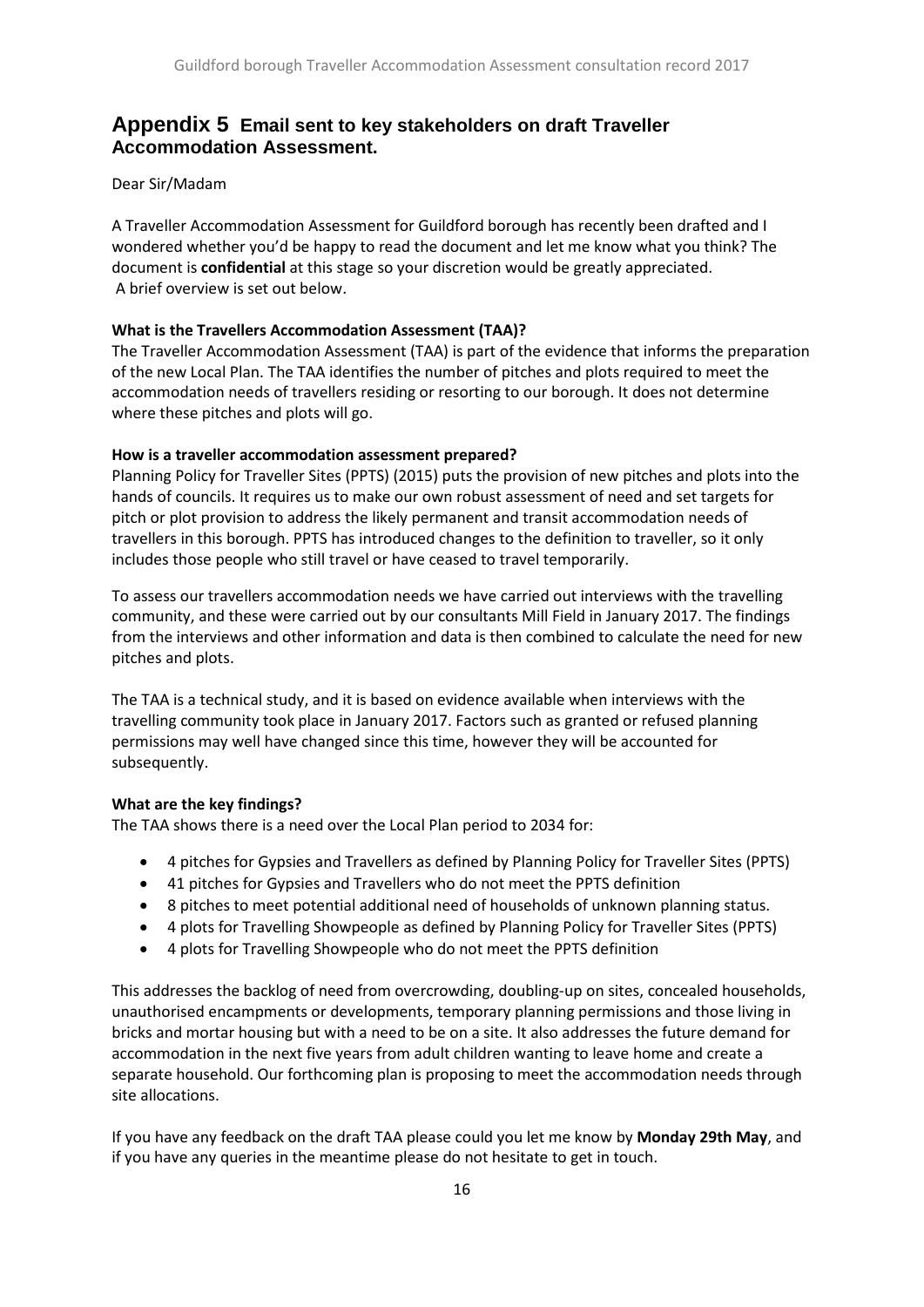**Appendix 6** Posters and postcards made available in the main reception of the Guildford Borough Council offices, Millmead, Guildford.

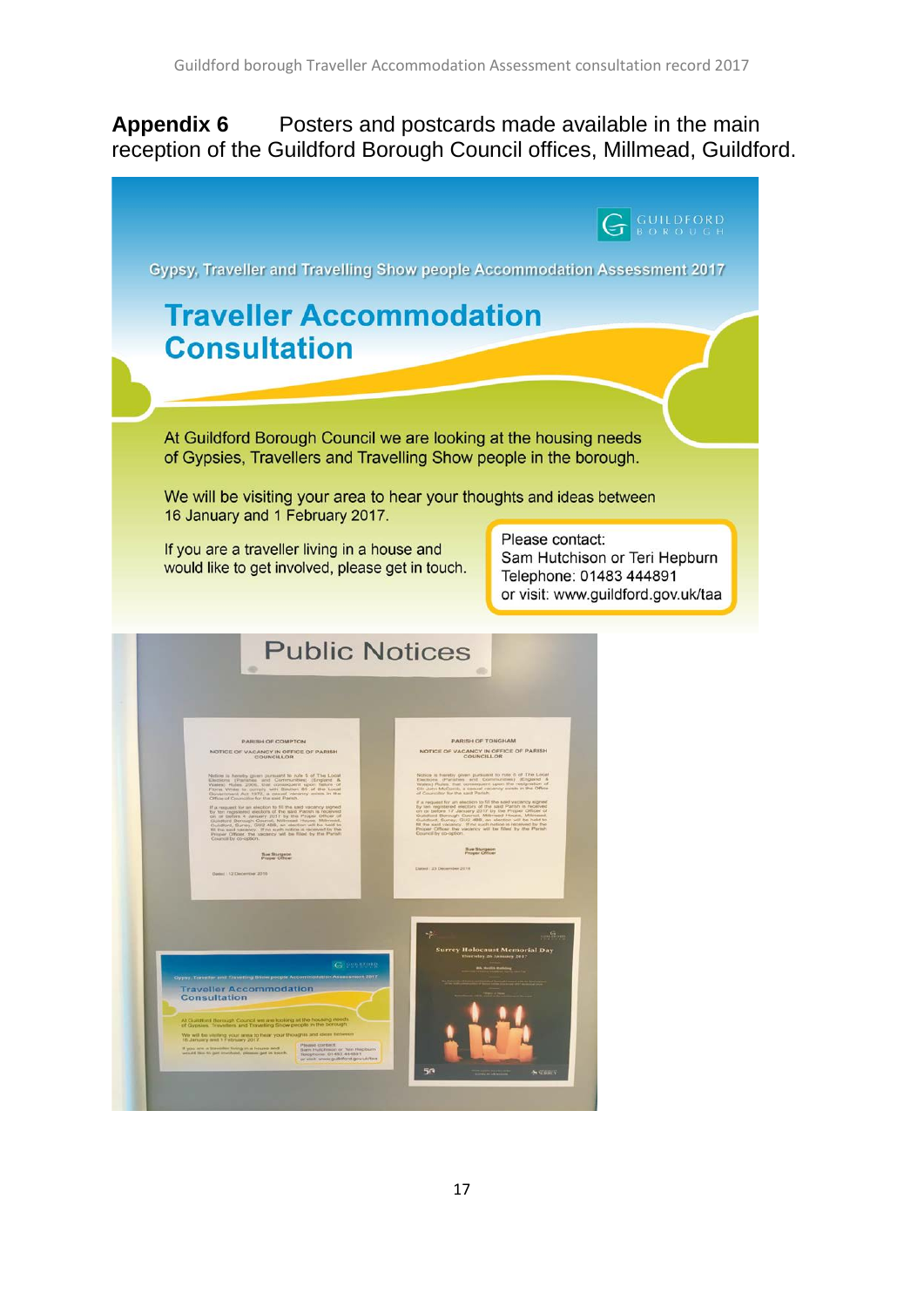## **Appendix 7** Homepage of Guildford Borough Council website, publicising the TAA interviews January 2017.

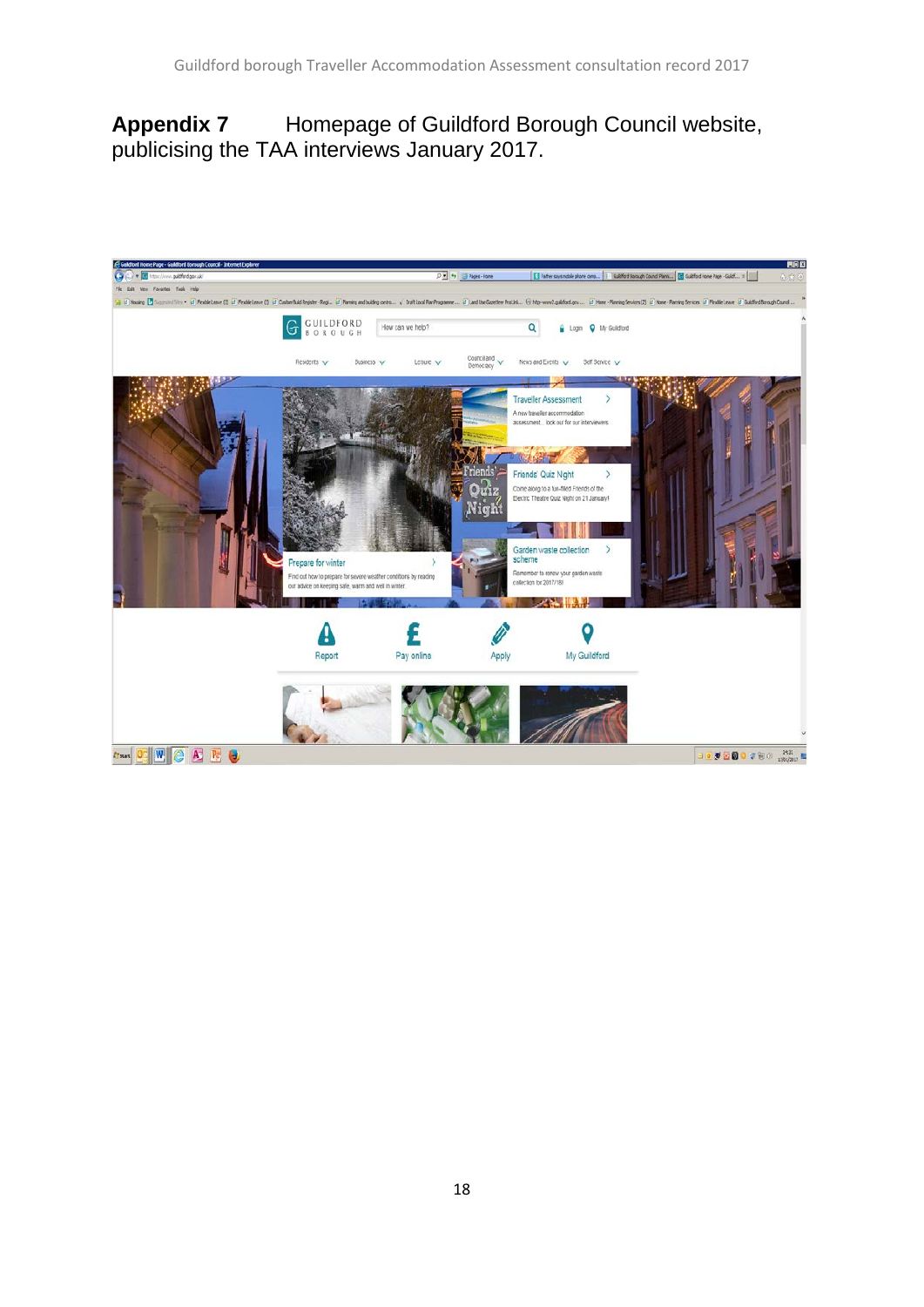## **Appendix 8** The Traveller Accommodation Assessment webpage



**Appendix nine** - Guildford Borough Councils planning twitter webpage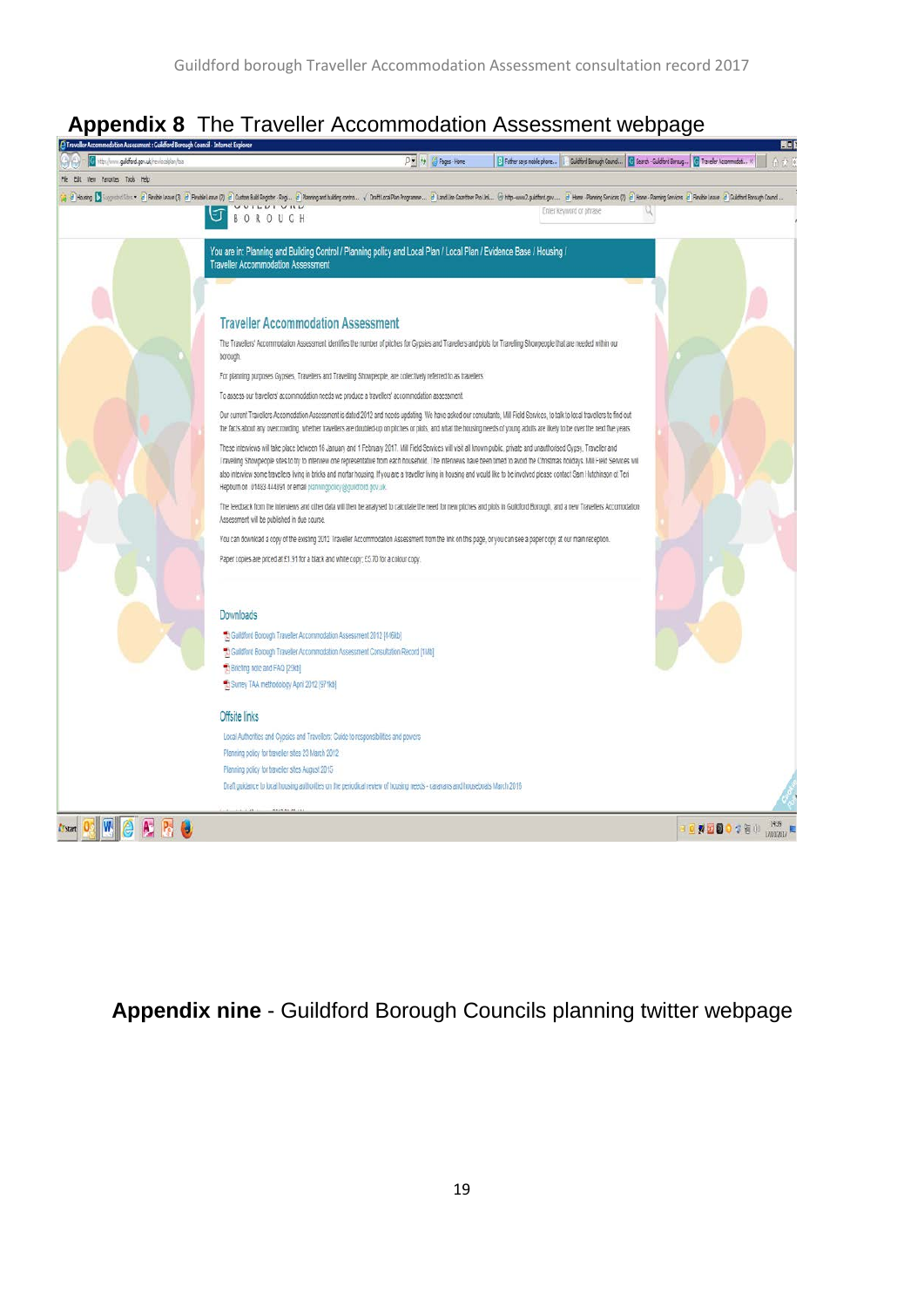## **Appendix 9** Feedback received on the draft Gypsy, Traveller and Travelling Showpeople Accommodation needs updated questionnaire 2017.

**Please note that where issues where raised with regards to specific questions these were based on the draft questionnaire that was circulated for consultation. Having considered the responses to the consultation, the questionnaire and some questions have been amended, deleted or added.** 

| <b>Respondant</b>                                                          | <b>Comments</b>                                                                                                                                                                                                                                                                                                                                                                                                                                                                                                                                                                                                                                                                                                                                                                                                                                                                                                                                                                                                                                                                                                                                                                                                                                                                                                                                                                                                                                                                                                                                                                                                 | <b>Response/action</b>                                                                                                                                                                                                                                        |
|----------------------------------------------------------------------------|-----------------------------------------------------------------------------------------------------------------------------------------------------------------------------------------------------------------------------------------------------------------------------------------------------------------------------------------------------------------------------------------------------------------------------------------------------------------------------------------------------------------------------------------------------------------------------------------------------------------------------------------------------------------------------------------------------------------------------------------------------------------------------------------------------------------------------------------------------------------------------------------------------------------------------------------------------------------------------------------------------------------------------------------------------------------------------------------------------------------------------------------------------------------------------------------------------------------------------------------------------------------------------------------------------------------------------------------------------------------------------------------------------------------------------------------------------------------------------------------------------------------------------------------------------------------------------------------------------------------|---------------------------------------------------------------------------------------------------------------------------------------------------------------------------------------------------------------------------------------------------------------|
| <b>Rosie Sterry</b>                                                        | I have the following suggestions:                                                                                                                                                                                                                                                                                                                                                                                                                                                                                                                                                                                                                                                                                                                                                                                                                                                                                                                                                                                                                                                                                                                                                                                                                                                                                                                                                                                                                                                                                                                                                                               |                                                                                                                                                                                                                                                               |
| <b>Principal Policy</b><br>Development<br>Officer, Reigate<br>and Banstead | Qu $16$ – could be useful to understand how far they usually travel for work,<br>commuting does not count as travelling so this could add some more context<br>for working practices<br>Qu 21 - might want to query for what purpose they plan to travel in the future<br>given case law has demonstrated there are certain limitations on what uses will                                                                                                                                                                                                                                                                                                                                                                                                                                                                                                                                                                                                                                                                                                                                                                                                                                                                                                                                                                                                                                                                                                                                                                                                                                                       | In response to these comments, we have included a footnote<br>linked to question 16 which sets out our interpretation of what<br>constitutes a traveller taking into account the Government<br>definition in Planning Policy for Traveller Sites August 2015. |
|                                                                            | enable definition as a traveller.<br>For reference:                                                                                                                                                                                                                                                                                                                                                                                                                                                                                                                                                                                                                                                                                                                                                                                                                                                                                                                                                                                                                                                                                                                                                                                                                                                                                                                                                                                                                                                                                                                                                             | Question 21 has also been updated to reflect your suggestion,<br>with options included for what people intend to travel for in the                                                                                                                            |
|                                                                            | Page 90 of R & B GTAA:                                                                                                                                                                                                                                                                                                                                                                                                                                                                                                                                                                                                                                                                                                                                                                                                                                                                                                                                                                                                                                                                                                                                                                                                                                                                                                                                                                                                                                                                                                                                                                                          | future                                                                                                                                                                                                                                                        |
|                                                                            | <b>Definition of Travelling</b><br>One of the most important questions that GTAAs will need to address in terms of applying the<br>new definition is what constitutes travelling? This has been determined through case law that has<br>tested the meaning of the term 'nomadic'.<br>R v South Hams District Council (1994) – defined Gypsies as "persons who wander or travel for the<br>purpose of making or seeking their livelihood (not persons who travel from place to place without<br>any connection between their movements and their means of livelihood.)" This includes 'born'<br>Gypsies and Travellers as well as 'elective' Travellers such as New Age Travellers.<br>In Maidstone BC v Secretary of State for the Environment and Dunn (2006), it was held that a<br>Romany Gypsy who bred horses and travelled to horse fairs at Appleby, Stow-in-the-Wold and<br>the New Forest, where he bought and sold horses, and who remained away from his permanent<br>site for up to two months of the year, at least partly in connection with this traditional Gypsy<br>activity, was entitled to be accorded Gypsy status.<br>In Greenwich LBC v Powell (1989), Lord Bridge of Harwich stated that a person could be a<br>statutory Gypsy if he led a nomadic way of life only seasonally.<br>The definition was widened further by the decision in R v Shropshire CC ex p Bungay (1990). The<br>case concerned a Gypsy family that had not travelled for some 15 years in order to care for its<br>elderly and infirm parents. An aggrieved resident living in the area of the family's recently | (Work, Fairs for work, Holiday, Visiting friends/family, Other).                                                                                                                                                                                              |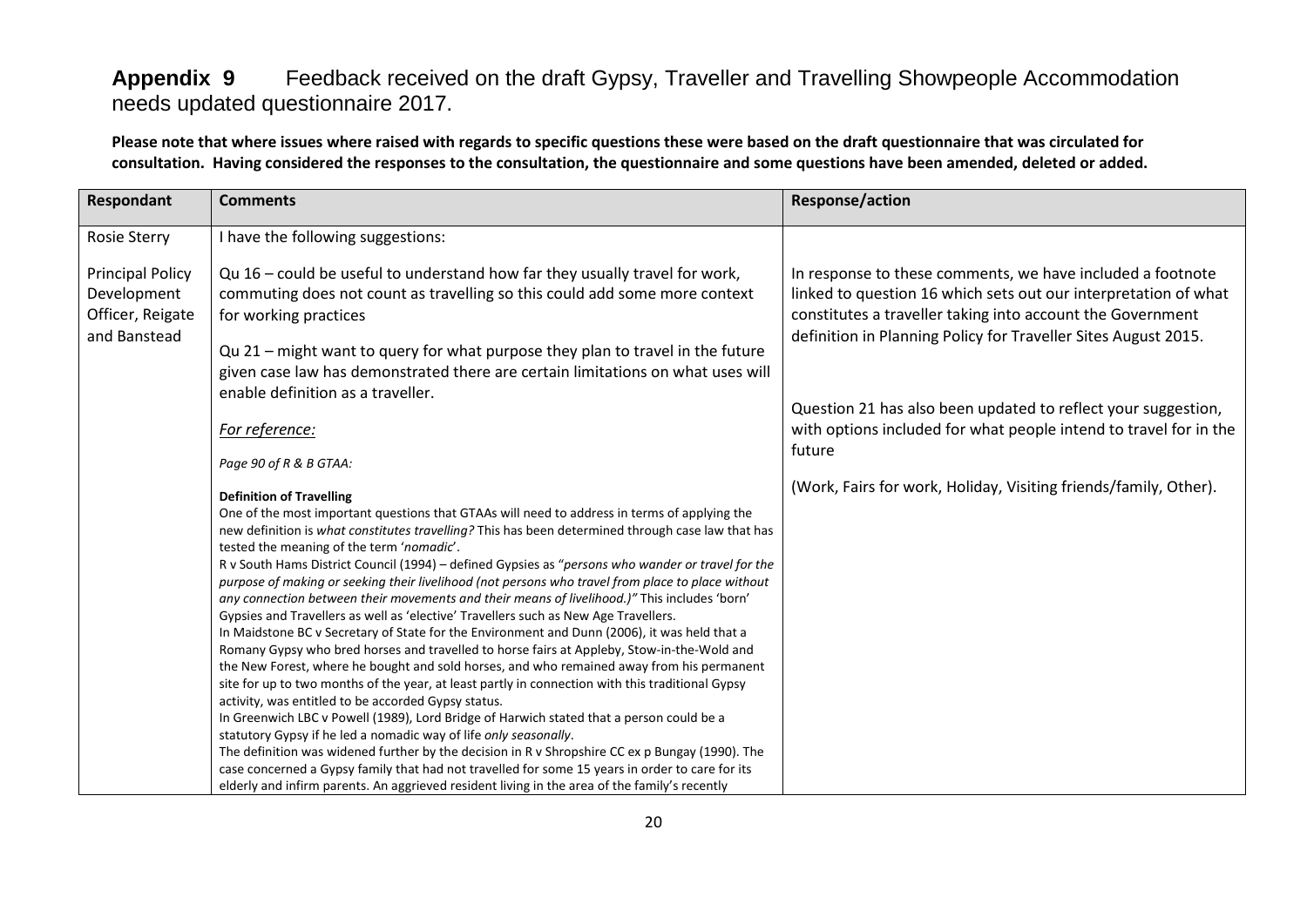|                                                                           | approved Gypsy site sought judicial review of the local authority's decision to accept that the<br>family had retained their Gypsy status even though they had not travelled for some considerable<br>time. Dismissing the claim, the judge held that a person could remain a Gypsy even if he or she<br>did not travel, provided that their nomadism was held in abeyance and not abandoned.<br>That point was revisited in the case of Hearne v National Assembly for Wales (1999), where a<br>traditional Gypsy was held not to be a Gypsy for the purposes of planning law as he had stated<br>that he intended to abandon his nomadic habit of life, lived in a permanent dwelling and was<br>taking a course that led to permanent employment.<br>It is our understanding that the implication of these rulings in terms of applying the new<br>definition is that it will include those who travel but also have a permanent site or place of<br>residence, but that it will not include those who travel for purposes other than work - such as<br>visiting horse fairs and visiting friends or relatives. It will in our view not cover those who<br>commute to work daily from a permanent place of residence.<br>It will also be the case in our view that a household where some family members travel for<br>nomadic purposes on a regular basis, but where other family members stay at home to look after<br>children in education, or other dependents with health problems etc. the household unit would<br>be defined as travelling under the new definition. |                                                                                                                                                                                                                                                                                                                                                                                                                                                                                                                                                                                                                                                                           |
|---------------------------------------------------------------------------|---------------------------------------------------------------------------------------------------------------------------------------------------------------------------------------------------------------------------------------------------------------------------------------------------------------------------------------------------------------------------------------------------------------------------------------------------------------------------------------------------------------------------------------------------------------------------------------------------------------------------------------------------------------------------------------------------------------------------------------------------------------------------------------------------------------------------------------------------------------------------------------------------------------------------------------------------------------------------------------------------------------------------------------------------------------------------------------------------------------------------------------------------------------------------------------------------------------------------------------------------------------------------------------------------------------------------------------------------------------------------------------------------------------------------------------------------------------------------------------------------------------------------------------------------------------------------------|---------------------------------------------------------------------------------------------------------------------------------------------------------------------------------------------------------------------------------------------------------------------------------------------------------------------------------------------------------------------------------------------------------------------------------------------------------------------------------------------------------------------------------------------------------------------------------------------------------------------------------------------------------------------------|
| Ernest Amoako,<br>Planning,<br>Woking<br><b>Borough Council</b>           | Many thanks for the opportunity to comment on your questionnaire. On this<br>occasion, I have nothing further to add.                                                                                                                                                                                                                                                                                                                                                                                                                                                                                                                                                                                                                                                                                                                                                                                                                                                                                                                                                                                                                                                                                                                                                                                                                                                                                                                                                                                                                                                           | Noted.                                                                                                                                                                                                                                                                                                                                                                                                                                                                                                                                                                                                                                                                    |
| Helen Murch<br><b>Planning Policy</b><br>and Design<br><b>Team Leader</b> | I note that you have asked a number of questions about travelling status. Give<br>that the change to the Traveller definition happened over a year ago and a<br>number of authorities have carried out assessments since then taking into<br>account the revised definition, will travellers be prepared to participate if they<br>feel their answers could lead to them losing their travelling status and right to a<br>pitch on an existing traveller site?<br>Even if they did participate, would they become concerned about the travelling<br>questions with non response or fudged answers given. I have included below<br>an extract from a 2016 article in the Traveller Times warning Travellers to be on<br>their guard. http://travellerstimes.org.uk/News/New-gypsy-status-definition-<br>begins-to-bite.aspx                                                                                                                                                                                                                                                                                                                                                                                                                                                                                                                                                                                                                                                                                                                                                      | Bearing in mind the recent Government definition of traveller,<br>we feel the questionnaire needs to reflect this. We fully<br>appreciate that many travellers are apprehensive about the<br>new definition of traveller and they may choose not to answer<br>these questions.<br>We understand that other Local Authorities have recently had a<br>low interview response rate. We have tried to address this by<br>using the same interviewers used for the TAA in 2012; our<br>travelling community are familiar with the two interviewers and<br>we hope to build upon this relationship. Also we will raise<br>awareness of the interviews beforehand and publicise. |
|                                                                           | Alison Heine has an important message to tell Gypsies and Travellers in Essex<br>and Bucks being asked to fill in forms containing questions about 'travelling'.                                                                                                                                                                                                                                                                                                                                                                                                                                                                                                                                                                                                                                                                                                                                                                                                                                                                                                                                                                                                                                                                                                                                                                                                                                                                                                                                                                                                                | In response to these comments, we have included a footnote<br>linked to question 16, which sets out our interpretation of what<br>constitutes a traveller taking into account the Government                                                                                                                                                                                                                                                                                                                                                                                                                                                                              |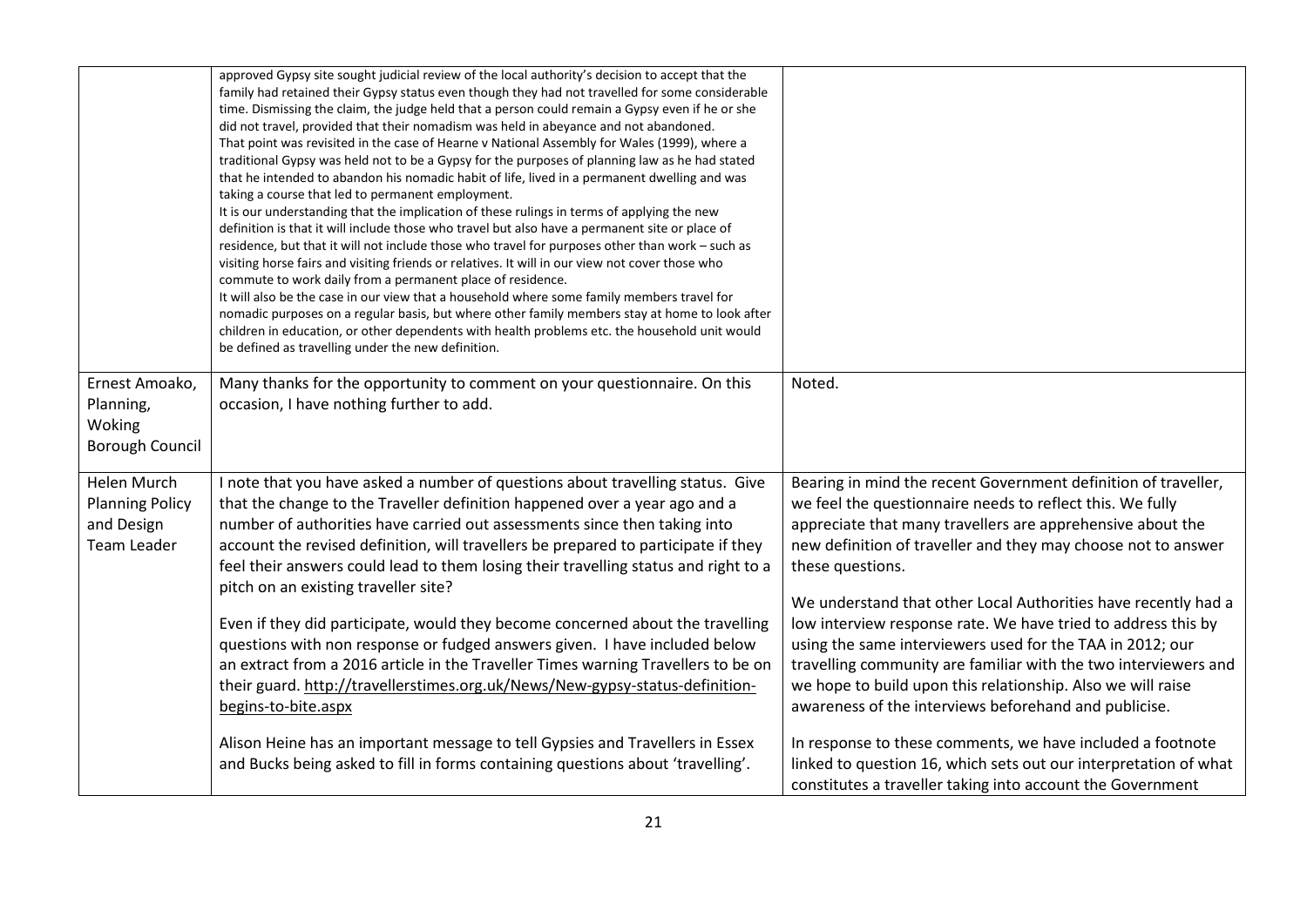|                                      | "You do not have to answer these questions. You do not have to assist local<br>authorities with their need assessments. If your Council want to check if you<br>still meet the definition of a Gypsy-Traveller they should not do so on the back<br>of a need assessment."                                                                                                                                                                                                                                                                                                                                                                                                                                                                                                                                                                                                                                                                                                                                                                                                                                                                                                                                                                                                                                                                                                                                                                                                                                                                                                                                                                                                                                                                                                                                                                             | definition in Planning Policy for Traveller Sites August 2015.<br>We think in this instance the questions within the questionnaire<br>(as updated) are the most appropriate approach for<br>establishing a persons travelling status.                                                                                                                                                                                            |
|--------------------------------------|--------------------------------------------------------------------------------------------------------------------------------------------------------------------------------------------------------------------------------------------------------------------------------------------------------------------------------------------------------------------------------------------------------------------------------------------------------------------------------------------------------------------------------------------------------------------------------------------------------------------------------------------------------------------------------------------------------------------------------------------------------------------------------------------------------------------------------------------------------------------------------------------------------------------------------------------------------------------------------------------------------------------------------------------------------------------------------------------------------------------------------------------------------------------------------------------------------------------------------------------------------------------------------------------------------------------------------------------------------------------------------------------------------------------------------------------------------------------------------------------------------------------------------------------------------------------------------------------------------------------------------------------------------------------------------------------------------------------------------------------------------------------------------------------------------------------------------------------------------|----------------------------------------------------------------------------------------------------------------------------------------------------------------------------------------------------------------------------------------------------------------------------------------------------------------------------------------------------------------------------------------------------------------------------------|
|                                      | "If you are asked questions about what travelling you do and are unclear and<br>confused-do not answer them and get advice. Ask the interviewers to make an<br>appointment and return when there is someone there who can help explain the<br>questions to you. "Think carefully and honestly about your answers. Most<br>importantly of all, never feel pressured into giving answers to questions you are<br>not sure about because there could be serious consequences if the Council<br>decides your occupation of a pitch on a Gypsy-Traveller site is in breach of an<br>occupancy condition which states that only persons who meet the planning<br>definition in Government guidance can live there."<br>Filling in the forms without advice could also be damaging to their children's<br>prospects, she added. "Think about your children. Many only know a settled<br>existence. Many have never lived on the road like their parents or Grand-<br>parents did. Most will not have led a nomadic way of life. If they do not go<br>travelling for work with their family they will not have Gypsy-Traveller status for<br>planning purposes when they want to set up on their own."<br>How should a local authority respond if the number of responses was very low,<br>or likely to be inaccurate? Would it be appropriate to base a policy on a very<br>small sample, and potentially inaccurate assessment of Traveller Need? Could<br>this undermine the robustness of the LP evidence base?<br>Are there other ways of determining a traveller's travelling status? It might be<br>useful to ensure that the travellers and the local authority understandings of<br>what constitutes a household are synchronised. Perhaps it would be useful for<br>an interviewer to set this out in the interview so that we are comparing 'apples | Question 21 has also been updated with options included to<br>help clarify a persons intended future reasons for travelling.<br>In response to your comments, under question 2 we have<br>inserted a definition of household: Household means person or<br>people (not necessarily related) living at the same address in<br>one or more mobile homes or caravans and sharing one or<br>more meals a day and housekeeping costs. |
|                                      | with apples'.                                                                                                                                                                                                                                                                                                                                                                                                                                                                                                                                                                                                                                                                                                                                                                                                                                                                                                                                                                                                                                                                                                                                                                                                                                                                                                                                                                                                                                                                                                                                                                                                                                                                                                                                                                                                                                          |                                                                                                                                                                                                                                                                                                                                                                                                                                  |
| <b>Suzanne Parkes</b><br>BSc (Hons), | You will be aware that Elmbridge undertook a new Accommodation Assessment<br>earlier this year and shared a joint-methodology / questionnaire with Reigate &                                                                                                                                                                                                                                                                                                                                                                                                                                                                                                                                                                                                                                                                                                                                                                                                                                                                                                                                                                                                                                                                                                                                                                                                                                                                                                                                                                                                                                                                                                                                                                                                                                                                                           | Comments noted.                                                                                                                                                                                                                                                                                                                                                                                                                  |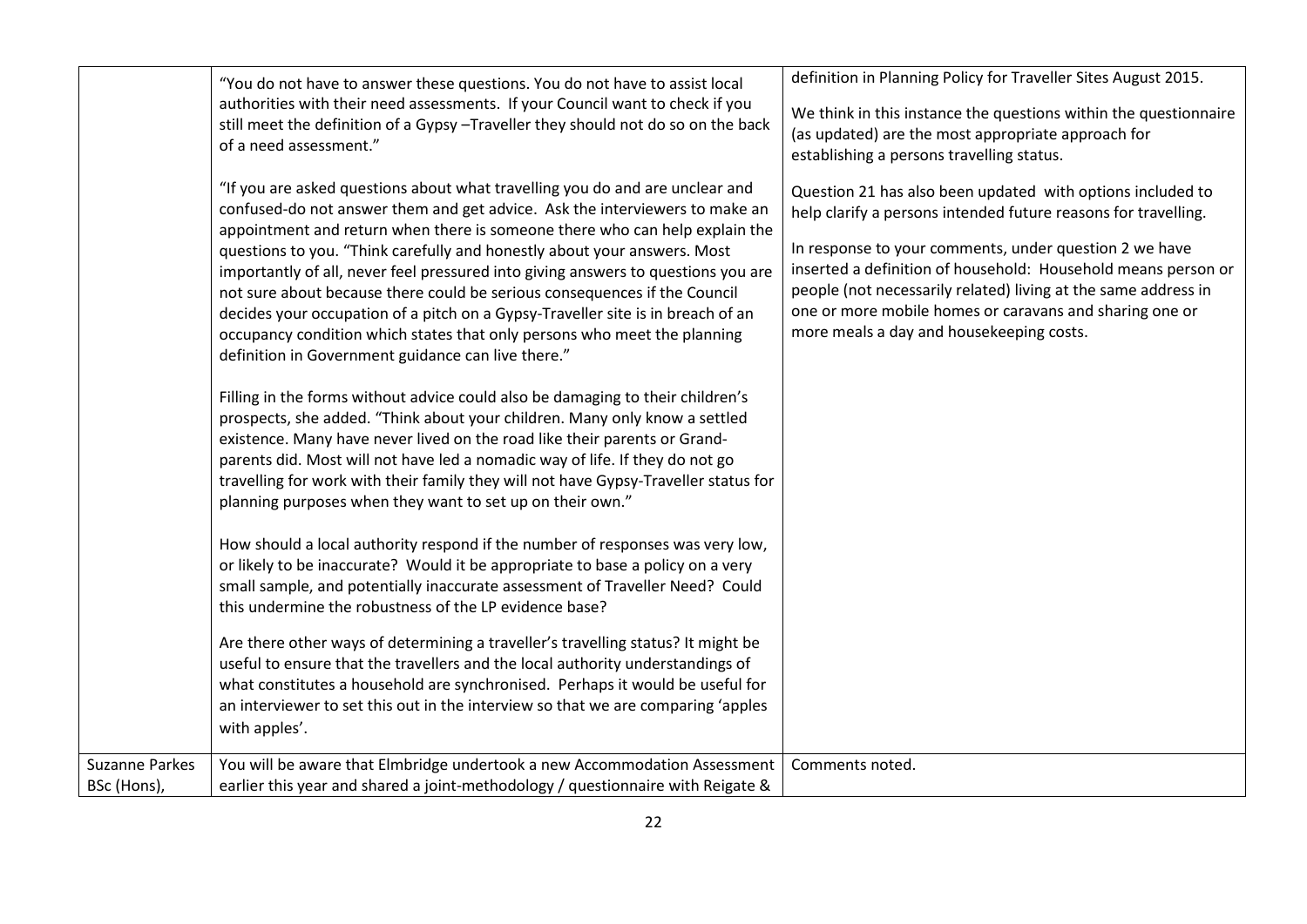| MSc, MRTPI,<br>RICS, Dip CMI<br><b>Deputy Planning</b><br><b>Policy Manager</b><br>(Strategy &<br>Policy)   | Banstead Borough Council and Tandridge District Council. As such, I have<br>compared the two questionnaires and used this as the basis to provide<br>comments.<br>In terms of the draft questionnaire for Guildford, it is considered that the<br>questions regarding travelling patterns are necessary to establish whether<br>someone meets the new planning definition of a Traveller as set out in the<br>Government's Planning Policy for Traveller Sites (August 2015). In regards to<br>these questions, I would query however whether it would be useful to establish<br>whether someone has ever travelled? Some indication could be ascertained<br>from Question 19 however, this asks whether they travelled more in the<br>past. If they answer 'no' this would just provide an indication that their<br>travelling patterns hadn't changed, not whether they have ever travelled.<br>Lastly, after question Q.21 it might be worth asking when and for what purpose<br>people intend to travel in the future. This would help to establish whether they<br>intend to travel for work etc., as opposed to just visiting friends/family which<br>would mean they wouldn't met the new definition. | Draft questionnaire question 19 has been updated to ask<br>whether the person or their partner has ever travelled.<br>Question 21 has also been updated to reflect your suggestion,<br>with options included for what people intend to travel for in the<br>future<br>(Work, Fairs for work, Holiday, Visiting friends/family, Other). |
|-------------------------------------------------------------------------------------------------------------|--------------------------------------------------------------------------------------------------------------------------------------------------------------------------------------------------------------------------------------------------------------------------------------------------------------------------------------------------------------------------------------------------------------------------------------------------------------------------------------------------------------------------------------------------------------------------------------------------------------------------------------------------------------------------------------------------------------------------------------------------------------------------------------------------------------------------------------------------------------------------------------------------------------------------------------------------------------------------------------------------------------------------------------------------------------------------------------------------------------------------------------------------------------------------------------------------------------|----------------------------------------------------------------------------------------------------------------------------------------------------------------------------------------------------------------------------------------------------------------------------------------------------------------------------------------|
| <b>Emma Nuttall</b><br>Advice and<br><b>Policy Manager</b><br>Friends,<br>Families and<br><b>Travellers</b> | Thanks for sending us the questionnaire.<br>We, along with many other organisations including the EHRC, are deeply<br>concerned about the new planning definition, and believe it is discriminatory<br>and therefore may be over turned by way of legal challenge. Consequently we<br>don't feel that any needs assessments should be using this definition and asking<br>those questions about travelling, as if the definition is successfully challenged<br>the needs assessment will be unsound.                                                                                                                                                                                                                                                                                                                                                                                                                                                                                                                                                                                                                                                                                                         | Comments noted and concerns registered. The Council aims to<br>keep abreast of the findings of any legal challenges to the<br>definition of traveller. However, at present we must take<br>current government guidance and definitions into account<br>when undertaking this traveller accommodation needs<br>assessment.              |
| Helen Blogg,<br>Tandridge<br><b>District Council</b>                                                        | Thank you for your email. I would comment that the questionnaire appears to<br>be generally compatible with the questionnaire we used for our GTAA and<br>there are no obvious discrepancies.                                                                                                                                                                                                                                                                                                                                                                                                                                                                                                                                                                                                                                                                                                                                                                                                                                                                                                                                                                                                                | Comments noted.                                                                                                                                                                                                                                                                                                                        |
| Mr & Mrs<br>Gregory,<br><b>Whittles Drive</b>                                                               | Verbal feedback in GBC office - Happy with questionnaire. Thought the<br>ethnicity breakdown was good. Pleased that interviewers asking the questions<br>and completing/noting travellers responses on the questionnaire.                                                                                                                                                                                                                                                                                                                                                                                                                                                                                                                                                                                                                                                                                                                                                                                                                                                                                                                                                                                    | Welcome the positive feedback.                                                                                                                                                                                                                                                                                                         |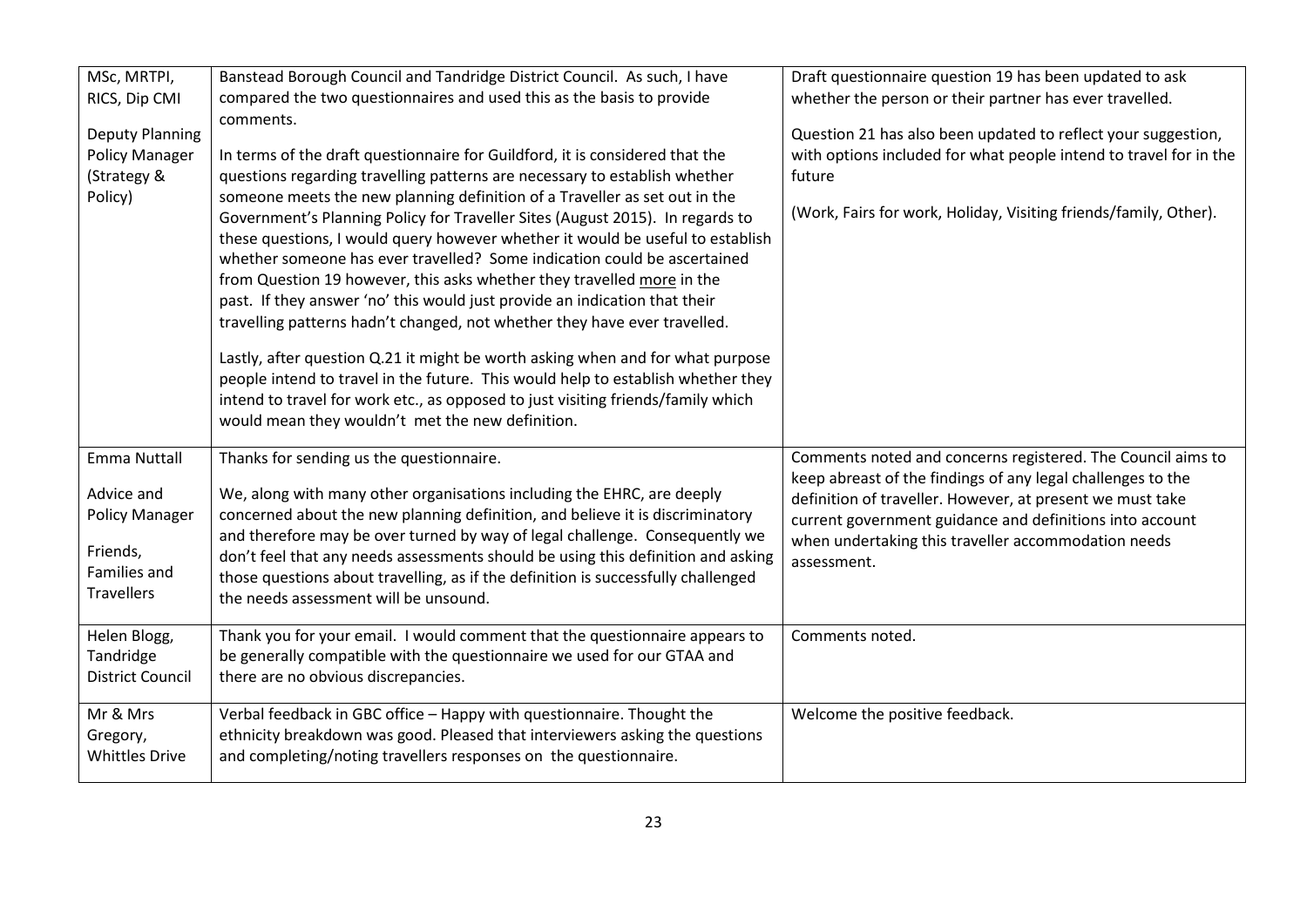| Respondant                                                                                       | <b>Comments</b>                                                                                                                                                                                                                                                                                                                                                                                                                                                                                                                                                                                                                                                                                                                                                                                                                                                                                                          | <b>Response/action</b>                                                                                                                                                                                                                                                                                                        |
|--------------------------------------------------------------------------------------------------|--------------------------------------------------------------------------------------------------------------------------------------------------------------------------------------------------------------------------------------------------------------------------------------------------------------------------------------------------------------------------------------------------------------------------------------------------------------------------------------------------------------------------------------------------------------------------------------------------------------------------------------------------------------------------------------------------------------------------------------------------------------------------------------------------------------------------------------------------------------------------------------------------------------------------|-------------------------------------------------------------------------------------------------------------------------------------------------------------------------------------------------------------------------------------------------------------------------------------------------------------------------------|
| <b>Helen Blogg</b><br>Tandridge<br><b>District</b><br>Council                                    | Many thanks for forwarding us a copy of your draft TAA, and having looked through the report I can advise<br>that we do not have any comments to make regarding the results of Guildford's GTAA or the approach or<br>methodology taken, which appears to be consistent with Tandridge's recently finalised GTAA dated<br>January 2017. We do however reserve the right to make further comments in the future.                                                                                                                                                                                                                                                                                                                                                                                                                                                                                                          | Comments noted.                                                                                                                                                                                                                                                                                                               |
| Ray Smith<br>Ethics<br>Committee<br>Showman's<br><b>Guild of Great</b><br><b>Britain</b>         | I congratulate Guildford on an excellent report and I will certainly pass on your thanks to the Showpeople<br>at Normandy who I am sure enjoyed the opportunity to meet the interviewing team.<br>I will just make the point we discussed that the definition of Showpeople that is in Government Policy is in<br>our view difficult for showpeople to respond to and therefore a number of our members say they are no<br>longer travelling purely because they do not take their full travelling accommodation with them as they<br>operate smaller rides, games and food units.<br>Our understanding from when we met with DCLG when the policy was still in draft was that those still<br>working at fairs would be considered as travelling. However we appreciate that you have recognised their<br>needs in your survey and accounted for them, therefore this does not impact on our support for this<br>report. | We have taken the Travelling<br>Showpeoples (TSP) interview<br>responses at face value on whether<br>they still travel or intend to travel in<br>the future. However, as Mr Smith<br>acknowledges, we have also allowed<br>for additional plots for TSP if they<br>don't meet the PPTS planning<br>definition of 'traveller'. |
| Lesley<br>Underwood                                                                              | Thanks for sending this to me. I am no longer a member of the Surrey gypsy traveller community forum so<br>am not in a position to make any comments.<br>I suggest that you email them directly to see if they would like to comment.                                                                                                                                                                                                                                                                                                                                                                                                                                                                                                                                                                                                                                                                                    | Comments noted. Email also sent to<br>other GT contacts.                                                                                                                                                                                                                                                                      |
| Suzanne<br>Parkes BSc<br>(Hons), MSc,<br>MRTPI, RICS,<br>Dip CMI<br>Deputy<br>Planning<br>Policy | I have reviewed the draft TAA and have the following comments, which are officer-level views on behalf of<br>Elmbridge BC.<br>The draft TAA appears to follow a similar approach taken by Elmbridge BC when seeking to assess the<br>accommodation needs of Gypsies, Travellers and Travelling Showpeople residing in / resorting to our<br>Borough. The methodology as set out in para. $2.10 - 2.16$ seems to be pragmatic in that it draws on recent<br>policy changes, best practice and case law. Elmbridge BC has previously commented on the questionnaire<br>and, in particular, how to assess whether someone is a traveller in accordance with the new definition -                                                                                                                                                                                                                                            | Comments welcomed.<br>The Council do not ask for details of<br>travelling status when people request<br>to go on the Site Waiting List, and<br>travelling status does not at present<br>carry any weight when allocating<br>public pitches. To be eligible to go on<br>the site waiting list you do need a                    |

## **Appendix 10** Feedback received on the draft Guildford borough Traveller Accommodation Assessment 2017.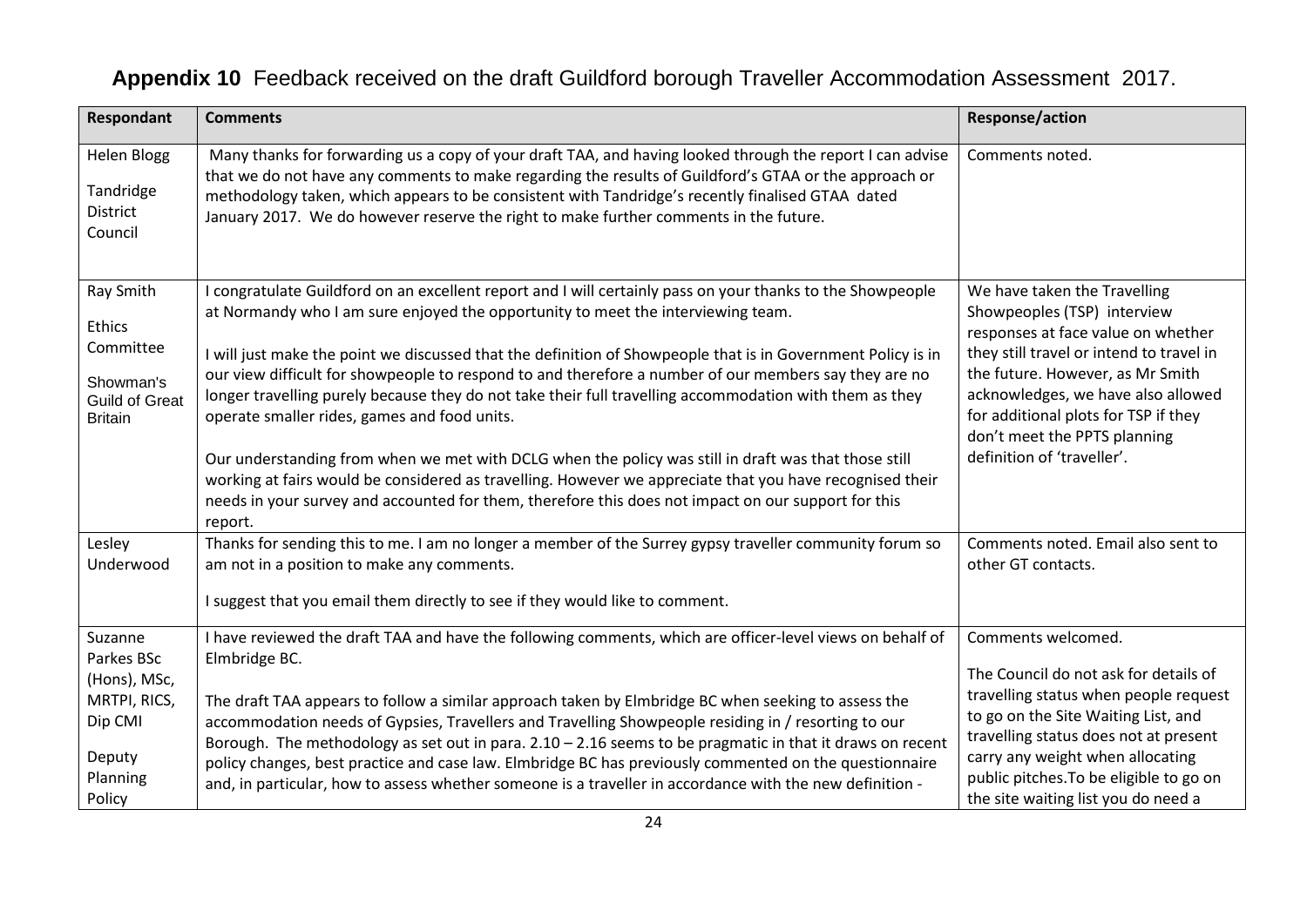| Manager     | Planning Policy for Traveller Sites (PPTS) (August 2015). Our suggested amendments to the questionnaire       | family or work connection to                                            |
|-------------|---------------------------------------------------------------------------------------------------------------|-------------------------------------------------------------------------|
| (Strategy & | (questions 19 and 21) are therefore particularly welcomed.                                                    | Guildford borough. We acknowledge                                       |
| Policy)     |                                                                                                               | that the Site Waiting List needs                                        |
|             | In terms of the number of interviews conducted, Guildford Borough Council has done extremely well in          | updating as many households have                                        |
|             | gaining such a high level of responses and should find that this provides the basis for a robust and credible | now secured accommodation or                                            |
|             | assessment. Focusing on the findings, I note that the draft TAA does analyse the needs of "unknown"           | moved away.                                                             |
|             | households as far as is realistically possible and that it also contains an assessment of the needs of those  |                                                                         |
|             | who do not meet the travelling requirements of the 2015 PPTS. At first glance the level of need identified    | Within the emerging Local Plan we                                       |
|             | (for those meeting the definition) does appear low, particularly given the number of Traveller households     | have identified sufficient permanent                                    |
|             | within the Borough. However, given the justification set out in paragraph 1.7 re: changes to the definition,  | pitches and plots to meet the needs of                                  |
|             | recent provision, and lower family formation rates as evidenced, the level of need identified does not seem   | Gypsies, Travellers and Travelling                                      |
|             | unreasonable. On that basis, it would appear that the draft TAA provides a pragmatic assessment of needs      | Showpeople who meet the definition                                      |
|             | during the Local Plan period, based on the evidence which is available.                                       | of a traveller set out in Planning Policy                               |
|             |                                                                                                               | for Traveller Sites. However, we also                                   |
|             | Finally, in terms of the TAA I can confirm that the current Elmbridge position as set out in paragraphs 3.18  | seek to meet the needs of travellers                                    |
|             | to 3.22 is correct.                                                                                           | who do not meet the planning                                            |
|             |                                                                                                               | definition, and also make provision for                                 |
|             | On matters of detail, Elmbridge BC would be interested to know whether those seeking to join the site         | permanent pitches to meet potential                                     |
|             | waiting list are asked as to their travelling status and whether any update has been undertaken regarding     | additional need of households of                                        |
|             | the travelling status of those currently on the list? If so, is any weight given to those who meet the        | unknown planning status. We have                                        |
|             | definition? This is more to ensure consistency with our site waiting list which is held and managed by        | built in flexibility to meet any future                                 |
|             | <b>Surrey County Council.</b>                                                                                 | arising needs through the requirement<br>to provide pitches or plots on |
|             |                                                                                                               | development sites of over 500 homes                                     |
|             | In terms of meeting identified needs, Elmbridge BC is mindful that sites where identified by Guildford        | whilst there remains an identified                                      |
|             | Borough Council in its latest draft Local Plan to meet a much higher level of need. Elmbridge BC would        | need.                                                                   |
|             | therefore welcome discussions as to the Council's intended approach re: any potential surpluses               |                                                                         |
|             | identified.                                                                                                   | It is also worth noting that not all the                                |
|             |                                                                                                               | homes within strategic development                                      |
|             |                                                                                                               | sites will be delivered within the Local                                |
|             |                                                                                                               | Plan period, therefore not triggering                                   |
|             |                                                                                                               | the not triggering the thresholds                                       |
|             |                                                                                                               | requiring the provision of pitches or                                   |
|             |                                                                                                               | plots if a need remains.                                                |
|             |                                                                                                               |                                                                         |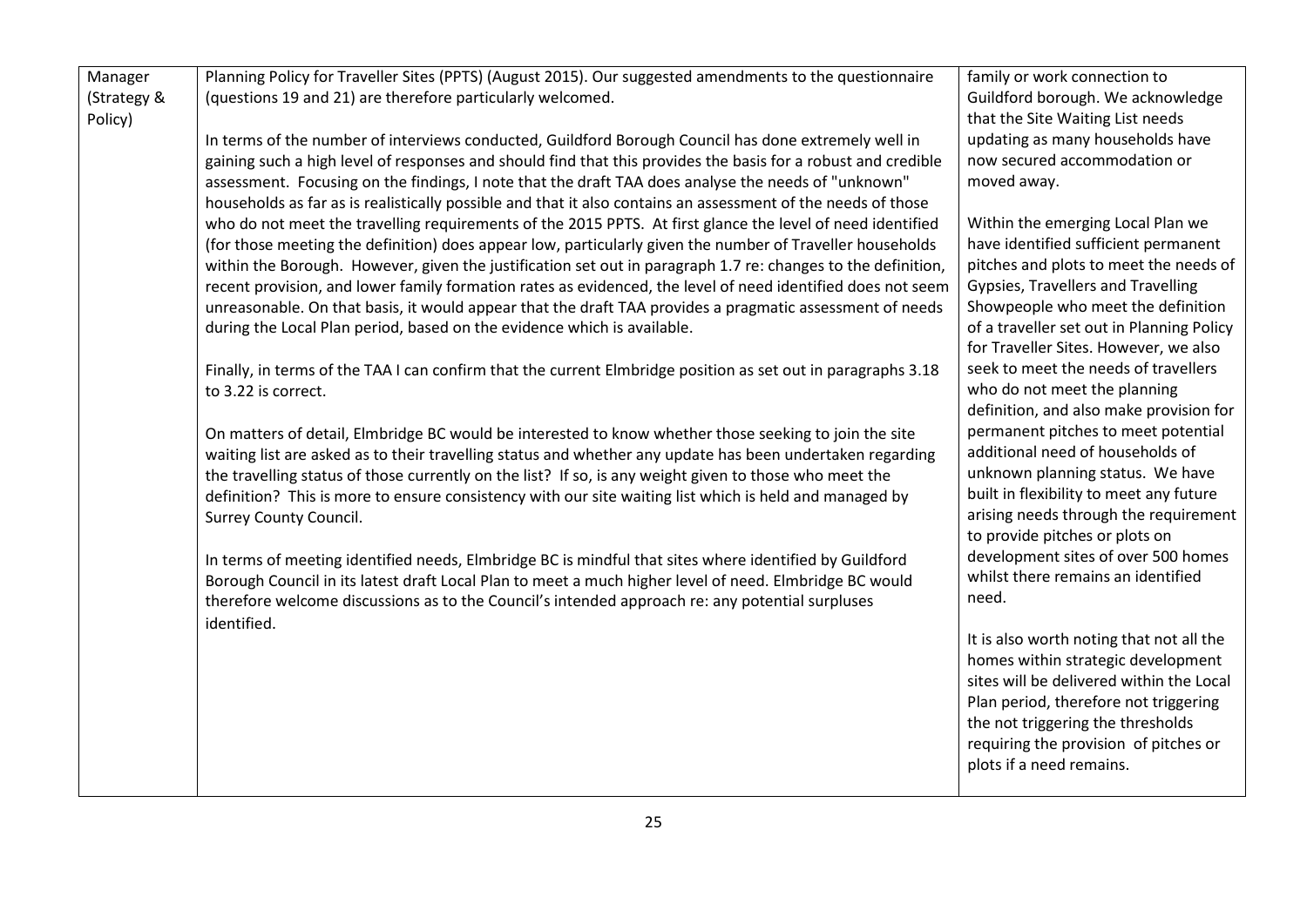| <b>Susan Morris</b><br>Effingham<br>Parish Council                                          | Thank you for sending me this - what a truly heroic piece of work! I have read it as carefully as I can and<br>marked it up on the attachment. A lot of it is pernickety stuff just designed to help your meaning come<br>across more clearly, but there are one or two things that might be helpful as to the main point of it<br>all. Well done to all involved.<br>From an Effingham-based perspective, I would be very much in favour of explicitly stating that the Home<br>Farm pitches are designated for answering the needs of established Home Farm residents, and it makes me<br>anxious that it is not.<br>I have not commented on the questionnaires etc in the Appendices, since these are as used and therefore<br>the text is already fixed. If there is anything I have suggested which you don't understand, please do not<br>hesitate etc. | Welcome the comments and<br>appreciate the time taken to respond<br>so thoroughly. We have updated the<br>draft TAA accordingly where<br>appropriate.                                                                                                                                                                                     |
|---------------------------------------------------------------------------------------------|---------------------------------------------------------------------------------------------------------------------------------------------------------------------------------------------------------------------------------------------------------------------------------------------------------------------------------------------------------------------------------------------------------------------------------------------------------------------------------------------------------------------------------------------------------------------------------------------------------------------------------------------------------------------------------------------------------------------------------------------------------------------------------------------------------------------------------------------------------------|-------------------------------------------------------------------------------------------------------------------------------------------------------------------------------------------------------------------------------------------------------------------------------------------------------------------------------------------|
| Rosie Sterry<br><b>Principal Policy</b><br>Development<br>Officer, Reigate<br>and Banstead. | Apologies for the late reply and thank you for the opportunity to comment on the draft version of the<br>Traveller Accommodation Assessment for Guildford. Having reviewed the draft report we have no<br>comments to make at this time.                                                                                                                                                                                                                                                                                                                                                                                                                                                                                                                                                                                                                      | Comments noted.                                                                                                                                                                                                                                                                                                                           |
| Mark McEvoy<br>Senior Planning<br>Officer,<br><b>Planning Policy</b><br>Team<br>Waverley    | Thank you for sending this through. I have circulated it to a wider group of peers and haven't had any<br>comments back yet.<br>We are still awaiting our own draft TAA to be sent through from ORS. So we are limited to what we can say<br>at this stage and won't be able to give you a formal response as such. From our point of view the things we<br>are interested is 1. consistency of approach, i.e. methodology, and 2. If there is any reference to unmet<br>need.                                                                                                                                                                                                                                                                                                                                                                                | Comments welcomed. One reason<br>that we may have a higher level of<br>demand for households not meeting<br>the PPTS definition is that a large<br>proportion of demand came from<br>settled households living in bricks and<br>mortar housing.                                                                                           |
| Borough<br>Council                                                                          | One thing we did note was that your draft TAA seems to have a much different composition of pitches<br>meeting and not meeting the PPTS definition. This raised a question in my head of consistency of<br>methodology.<br>Guildford identified a very small need for those meeting the definition in the PPTS but a much higher need<br>if you include those who don't meet the definition. By comparison we have identified a more significant<br>need for pitches for those meeting the PPTS definition and a smaller need for those not meeting the<br>definition. Such a contrast in findings would suggest their methodology is different to ours. See below.                                                                                                                                                                                           | With the assistance of consultatnts<br>ORS we carefully assessed the<br>questionnaire responses to identify<br>which households met the planning<br>definition of traveller. The<br>questionnaire clearly asks about<br>travelling habits and whether a person<br>has ceased to travel temporarily or<br>intends to travel in the future. |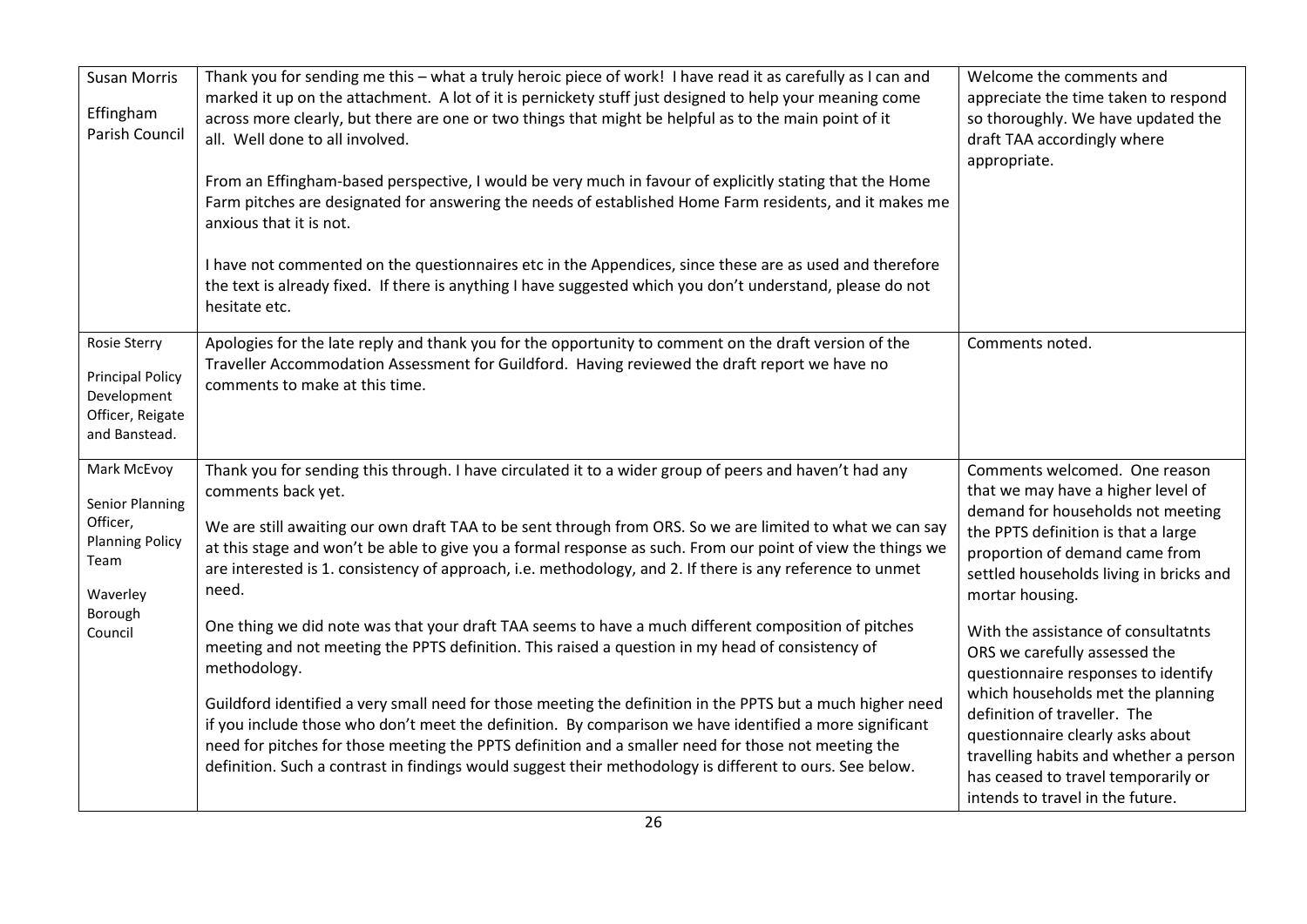|                                                                                           | <b>Draft TAA</b>                                                                                                                                                                                                                                                                                                                                                                                                                                                                                                                                                                                                                                        | <b>Pre draft TAA</b>       | Within our emerging Local Plan we                                                                                                                                                                                          |
|-------------------------------------------------------------------------------------------|---------------------------------------------------------------------------------------------------------------------------------------------------------------------------------------------------------------------------------------------------------------------------------------------------------------------------------------------------------------------------------------------------------------------------------------------------------------------------------------------------------------------------------------------------------------------------------------------------------------------------------------------------------|----------------------------|----------------------------------------------------------------------------------------------------------------------------------------------------------------------------------------------------------------------------|
|                                                                                           | <b>Guildford</b>                                                                                                                                                                                                                                                                                                                                                                                                                                                                                                                                                                                                                                        | <b>Waverley</b>            | lidentify sufficient permanent pitches<br>and plots to meet the needs of                                                                                                                                                   |
|                                                                                           | figure                                                                                                                                                                                                                                                                                                                                                                                                                                                                                                                                                                                                                                                  | <b>Figure (indicative)</b> | Gypsies, Travellers and Travelling<br>Showpeople who meet the definition                                                                                                                                                   |
| Gypsies and Travellers as defined by Planning Policy for<br><b>Traveller Sites (PPTS)</b> | 4 pitches                                                                                                                                                                                                                                                                                                                                                                                                                                                                                                                                                                                                                                               | 28 pitches                 | of a traveller set out in Planning Policy<br>for Traveller Sites. However, we also<br>seek to meet the needs of travellers                                                                                                 |
| Gypsies and Travellers who do not meet the PPTS definition                                | 41 pitches                                                                                                                                                                                                                                                                                                                                                                                                                                                                                                                                                                                                                                              | 10 pitches                 | who do not meet the planning<br>definition, and also make provision for                                                                                                                                                    |
| Potential additional need of households of unknown planning<br>status                     | 8 pitches                                                                                                                                                                                                                                                                                                                                                                                                                                                                                                                                                                                                                                               | 24 pitches                 | permanent pitches to meet potential<br>additional need of households of<br>unknown planning status.<br>When looking at the indicative figures<br>for Waverley and comparing them to<br>Guildfords figures it is also worth |
| Travelling Showpeople as defined by PPTS                                                  | 4 plots                                                                                                                                                                                                                                                                                                                                                                                                                                                                                                                                                                                                                                                 | <b>TBC</b>                 |                                                                                                                                                                                                                            |
| Travelling Showpeople who do not meet the PPTS definition                                 | 4 plots                                                                                                                                                                                                                                                                                                                                                                                                                                                                                                                                                                                                                                                 | <b>TBC</b>                 |                                                                                                                                                                                                                            |
| sites and this may be a factor in the higher figures.                                     | Having asked Steve Jarman his thoughts, he reassures me that the survey questions asked and the<br>approach to applying the definition were the same. I am aware Guildford engaged ORS, and Steve, to assist<br>them with parts of their GTAA. Whilst the breakdown between households that do and don't meet the<br>definition is quite different in Waverley, it is very similar to neighbouring authorities in Hampshire - all of<br>which also have a higher proportion of households that meet the planning definition. See map below.<br>Together with Waverley all of these areas are characterised as having predominantly small private family |                            |                                                                                                                                                                                                                            |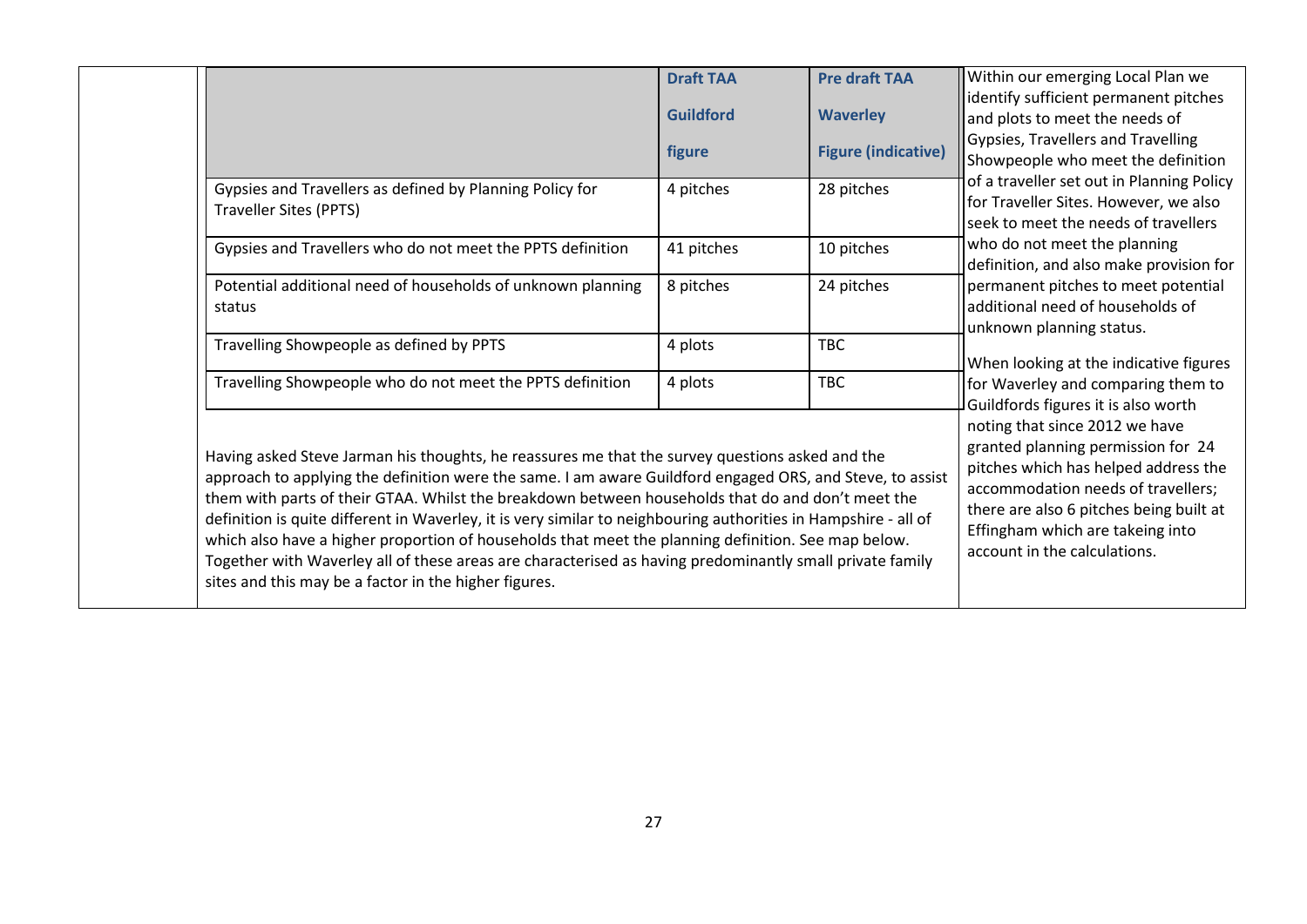|                                                                                 | <b>Households Meeting Planning Definition</b><br>These would be my initial comments.                                                                                                                                                                                                                                                            |                                                                                                                                                                                                                                                                                                                                                                                                                                                                                                                                                                                                                                                                                                       |
|---------------------------------------------------------------------------------|-------------------------------------------------------------------------------------------------------------------------------------------------------------------------------------------------------------------------------------------------------------------------------------------------------------------------------------------------|-------------------------------------------------------------------------------------------------------------------------------------------------------------------------------------------------------------------------------------------------------------------------------------------------------------------------------------------------------------------------------------------------------------------------------------------------------------------------------------------------------------------------------------------------------------------------------------------------------------------------------------------------------------------------------------------------------|
| <b>Emma Nuttall</b>                                                             | Thanks for sending us the draft assessment.                                                                                                                                                                                                                                                                                                     | Comments noted. There are currently                                                                                                                                                                                                                                                                                                                                                                                                                                                                                                                                                                                                                                                                   |
| Advice and<br>Policy<br>Manager<br>Friends<br>Families and<br><b>Travellers</b> | Our comments are:<br>We understand that there are 90 families on the waiting list for pitches in Guildford (apparently this was<br>said by council staff member Samantha Hutchinson a few weeks ago).<br>And that this year alone there have been at least 25 different Gypsy families living on the side of the road<br>in the Guildford area. | 28 households on the site waiting list.<br>To be eligible to go on the site waiting<br>list you do need a family or work<br>connection to Guildford borough. The<br>waiting list needs updating as many<br>households have now secured<br>accommodation or moved away. The<br><b>Community Development Manager</b><br>who manages the public pitch waiting<br>list estimates that there are 14<br>households living within Guildford<br>borough that still require a pitch (at<br>the time of application 11 lived in<br>bricks-and-mortar housing and 3 were<br>doubled up on pitches) and up to 5<br>additional households from outside<br>the borough are seeking a pitch in<br>Guildford borough. |